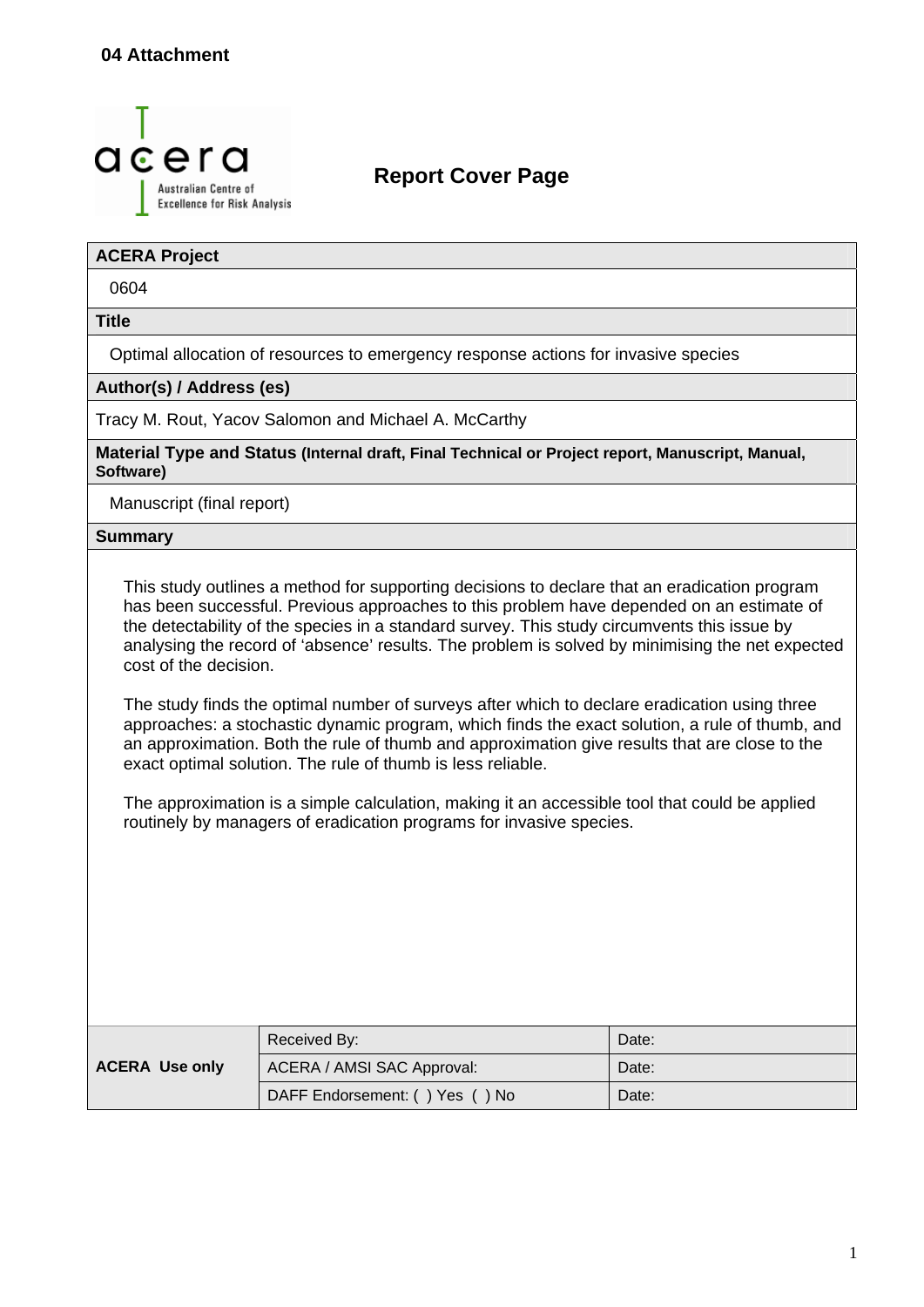### **Optimal allocation of resources to emergency response actions for invasive species; 0604**

Hugh Possingham, University of Queensland

**Using sighting records to declare eradication of an invasive species** 

**Tracy M. Rout\*, Yacov Salomon and Michael A. McCarthy**

*Commonwealth Environment Research Facility (Applied Environmental Decision Analysis), School of Botany, University of Melbourne, Parkville, 3010, Australia* 

Manuscript (final report)

July 2008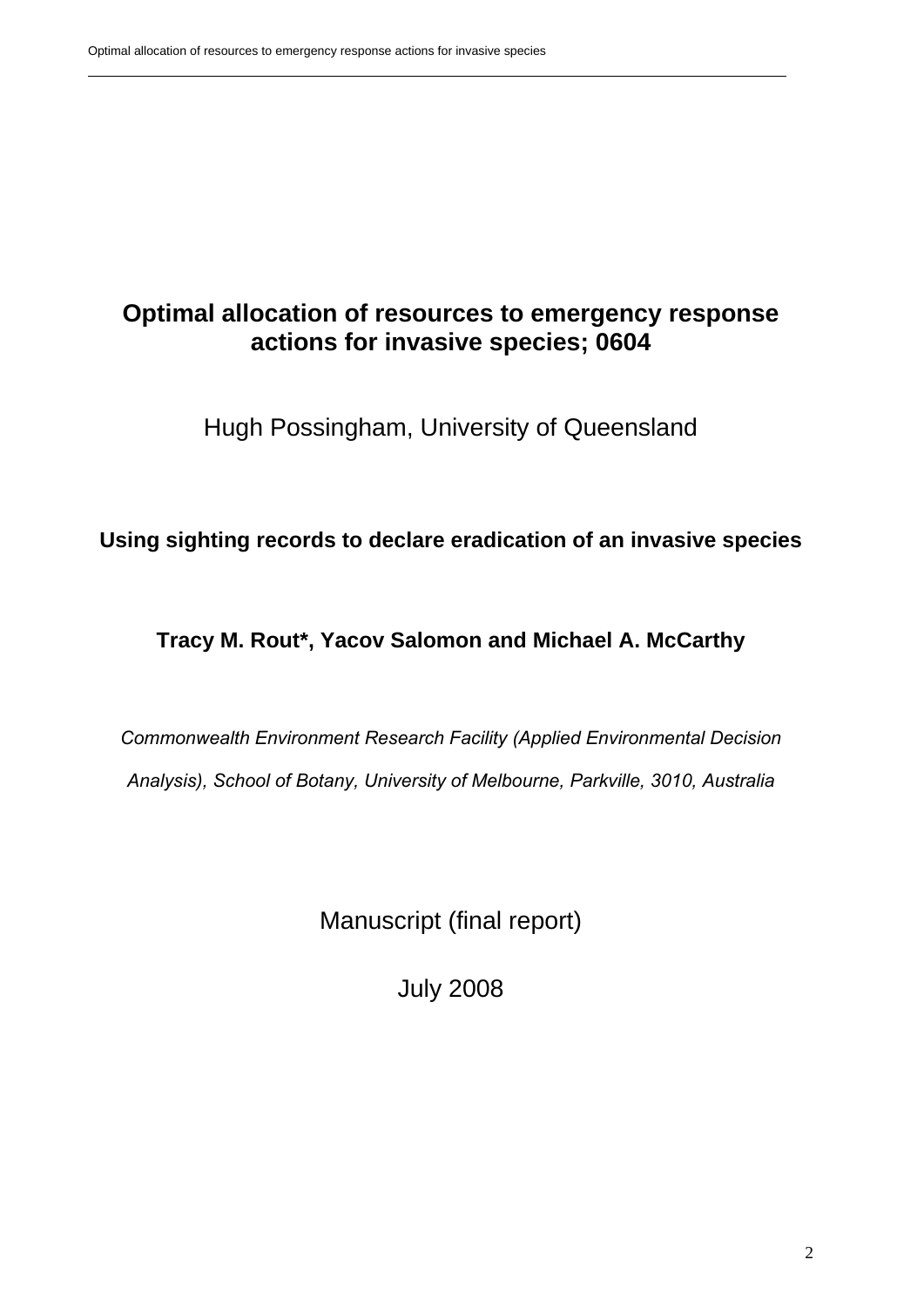## <span id="page-2-0"></span>**Acknowledgements**

Thanks to Mark Burgman, Cindy Hauser, Dane Panetta, and two anonymous reviewers for helpful comments. This work was supported by an Australian Postgraduate Award, the Commonwealth Environment Research Facility (AEDA), and the Australian Centre of Excellence for Risk Analysis.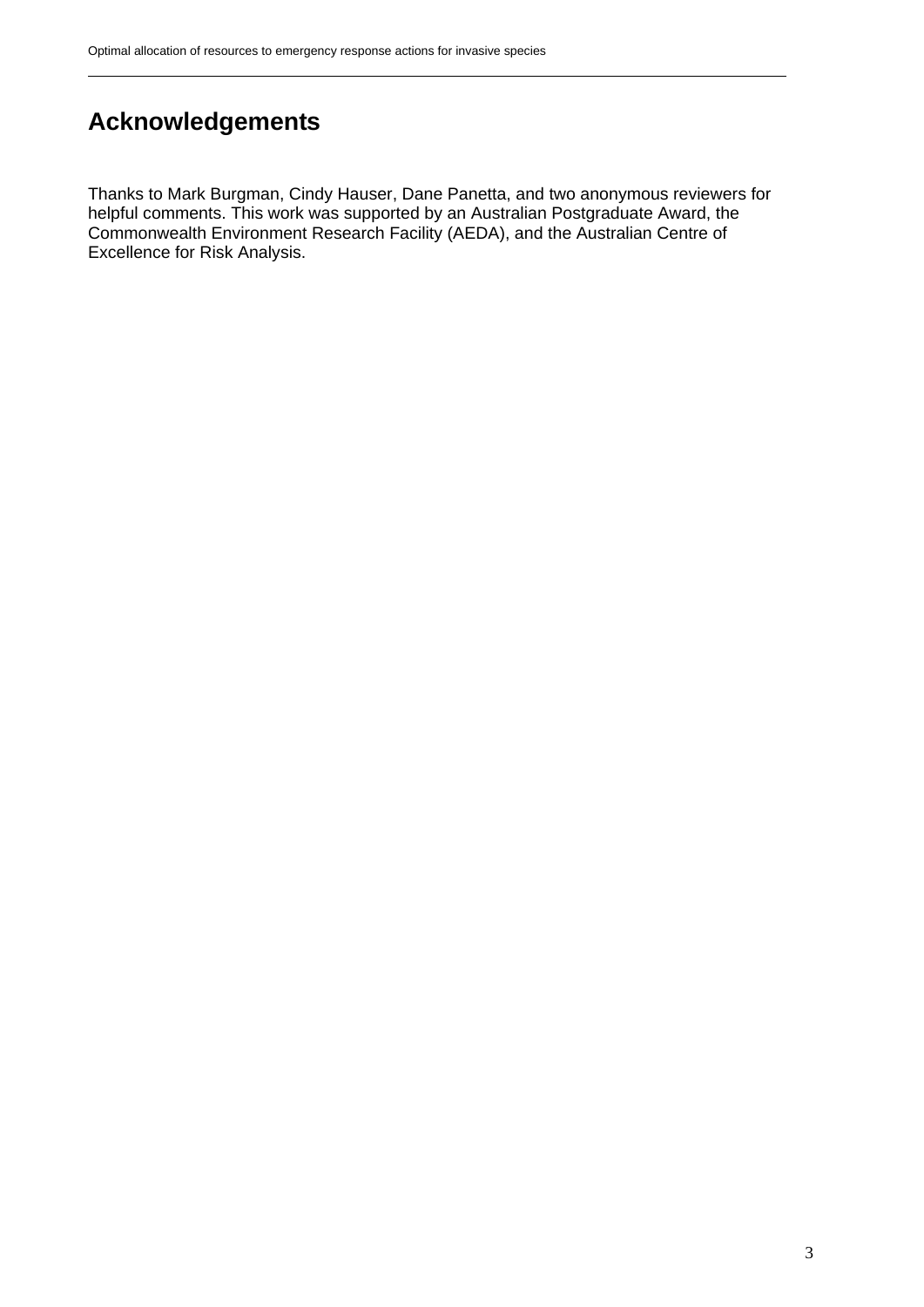### <span id="page-3-0"></span>**Disclaimer**

This report has been prepared by consultants for the Australian Centre of Excellence for Risk Analysis (ACERA) and the views expressed do not necessarily reflect those of ACERA. ACERA cannot guarantee the accuracy of the report, and does not accept liability for any loss or damage incurred as a result of relying on its accuracy.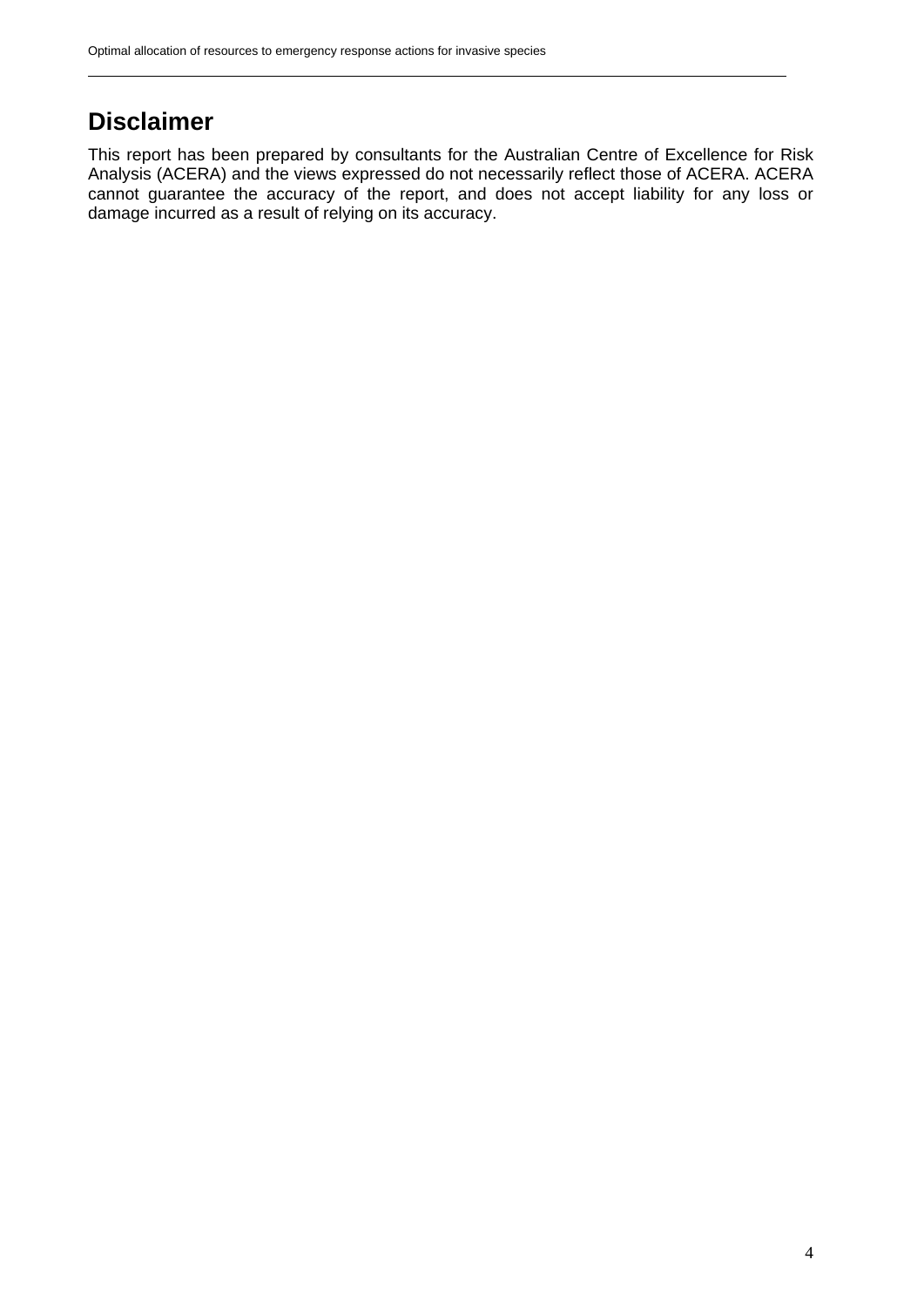## <span id="page-4-0"></span>**Table of contents**

| Appendix A. Derivation of Bayes factor for declining sighting |  |
|---------------------------------------------------------------|--|
|                                                               |  |
|                                                               |  |
|                                                               |  |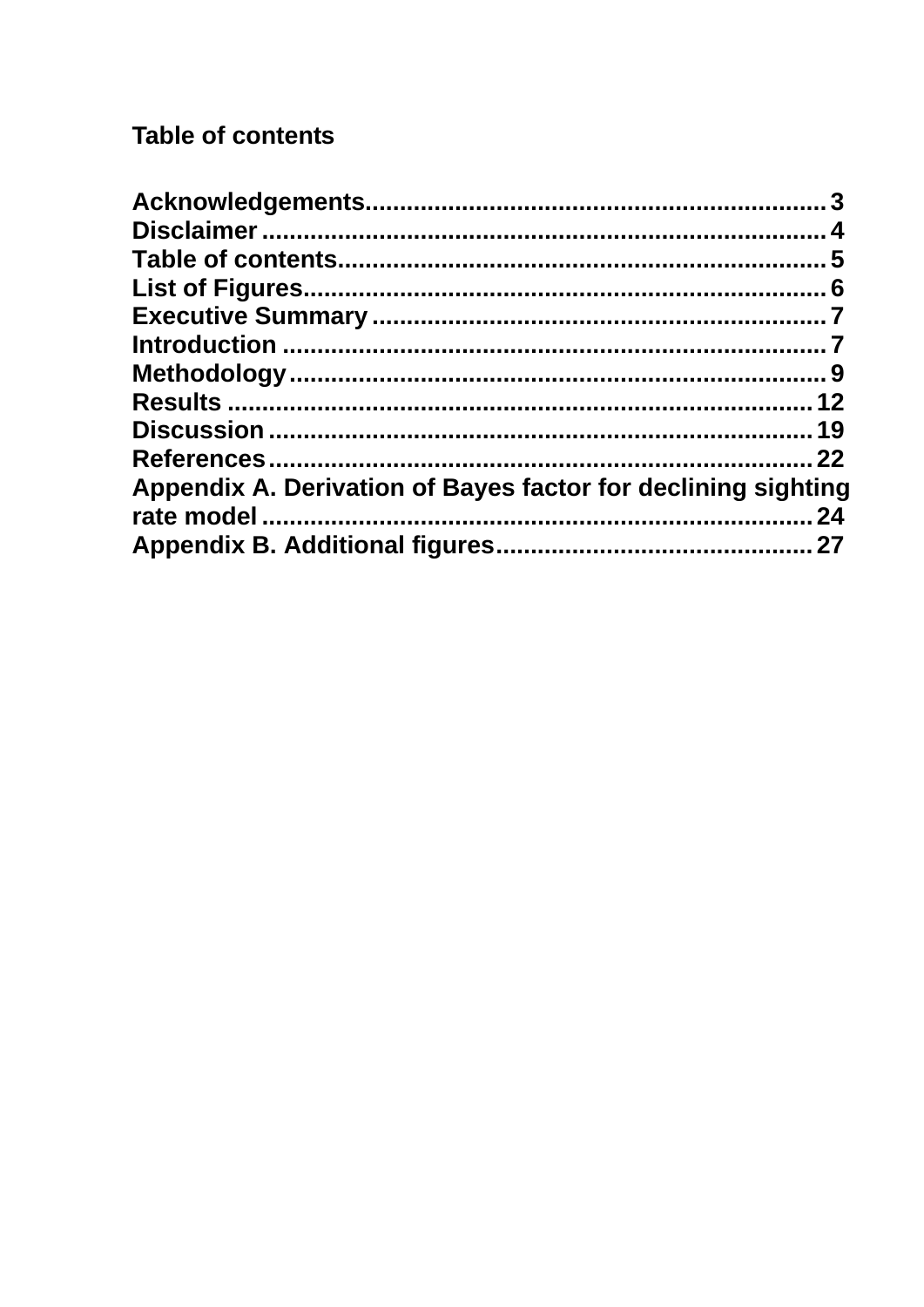# <span id="page-5-0"></span>**List of Figures**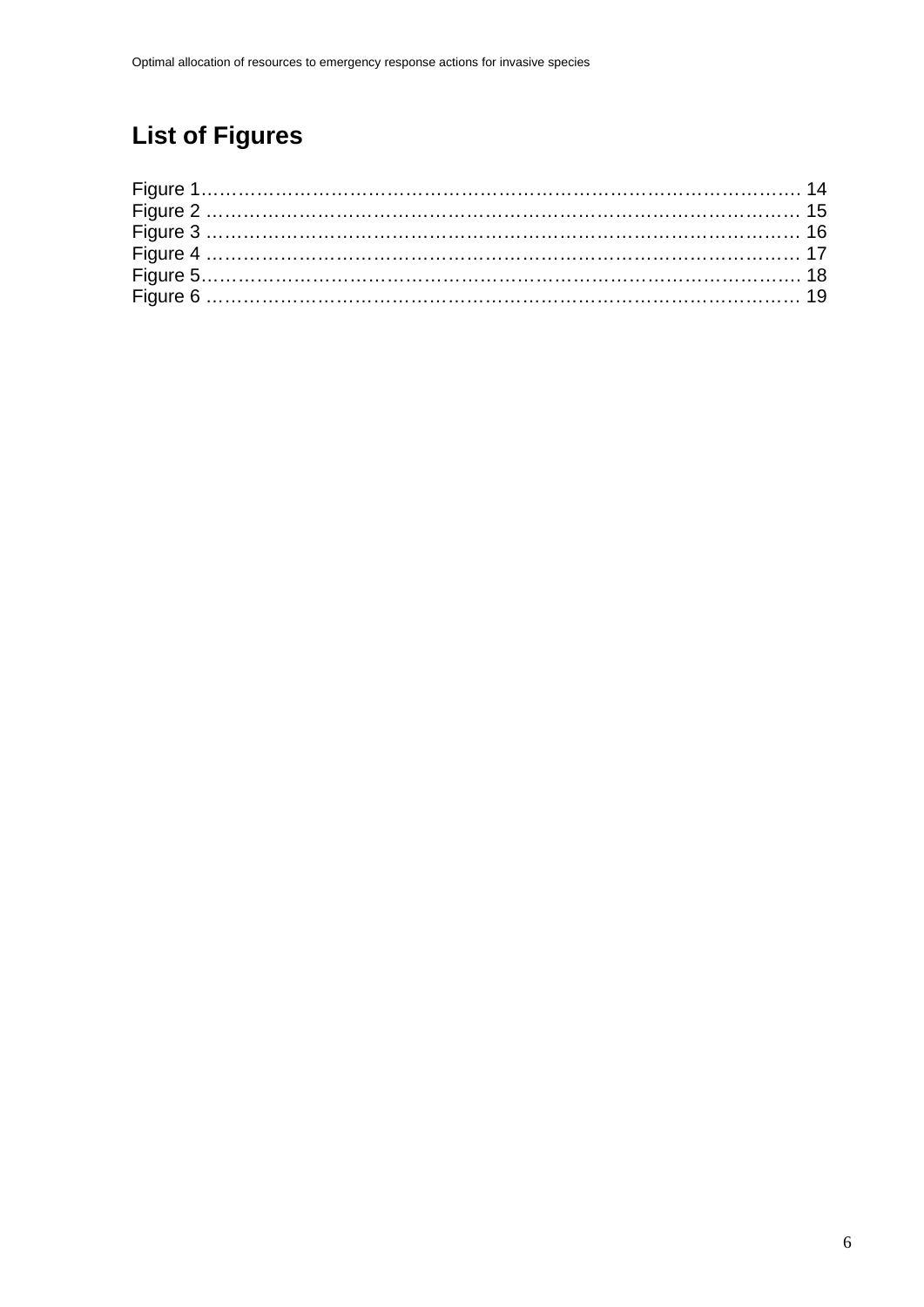## <span id="page-6-0"></span>**Executive Summary**

A major challenge for eradication managers is deciding when a program can be deemed successful. Regan et al. (2006) were the first to pose this problem within a decision theory framework, minimising the net expected cost of the decision. The optimal time to declare eradication was based on the number of consecutive surveys in which the species was not found ('absent surveys'). Their formulation used estimates of detectability and persistence parameters that are often difficult to estimate—in order to calculate the probability that the invasive species is still present.

Here we use a similar decision-making framework but instead predict presence based on the pattern of sightings using a method developed by Solow (1993a) and a modification in which the pre-extinction sighting rate declines. This method does not require estimates of detectability and persistence. We find the optimal number of absent surveys after which to declare eradication using three approaches: a stochastic dynamic program, which finds the exact optimal solution, a rule of thumb, and an approximation. We compare this with results using a different method for calculating the probability of presence, which assumes the sighting rate declines.

Both the rule of thumb and approximation give results that are close to the exact optimal solution. The rule of thumb with the declining sighting rate generally gives a larger optimal number of absent surveys.

Analysing this problem within a decision theoretic framework enables us to minimise the expected cost of declaring eradication. By using the more readily available sighting data, we make this framework applicable to a wider range of invasive species. Our approximation is a simple calculation, making it an accessible tool that could be applied by managers of eradication programs for invasive species.

## **Introduction**

Eradication requires the removal of every individual of a species from a target area—for plants this entails the removal of both adults and seeds. There have been many successful eradications of both animals and plants (Mack & Lonsdale, 2002; Simberloff, 2002; Simberloff, 2003). A large challenge facing eradication managers is deciding when a program can be declared successful (Morrison et al., 2007). Survey techniques are imperfect, so the failure to detect a species does not necessarily mean it is absent. An invasive species can re-emerge if eradication is declared prematurely, and monitoring stopped, with resulting ecological impacts and costs of further management. Despite this risk, eradication is still declared on an ad hoc basis (Regan et al., 2006), for example after 3 years without detection (Rejmanek & Pitcairn, 2002).

Regan et al. (2006) took an economic approach to the question of when to declare eradication, using decision theory. They found the stopping time (based on the number of previous consecutive surveys in which the species is not found, hereafter referred to as absent surveys) that minimises the net expected cost. This is essentially a trade-off between the cost of continued surveying and the cost if eradication is declared when the species is still present.

Although this work represents a new way of thinking about how we approach setting guidelines for invasive species eradication, its practicality is reduced by the data requirements of the model. To calculate the probability that an invasive species is still present after a number of absent surveys, Regan et al. (2006) used probabilities of persistence and detection. These parameters are difficult to estimate for many invasive species. For example, in the field of population viability analysis, uncertainty around the estimates of probabilities of persistence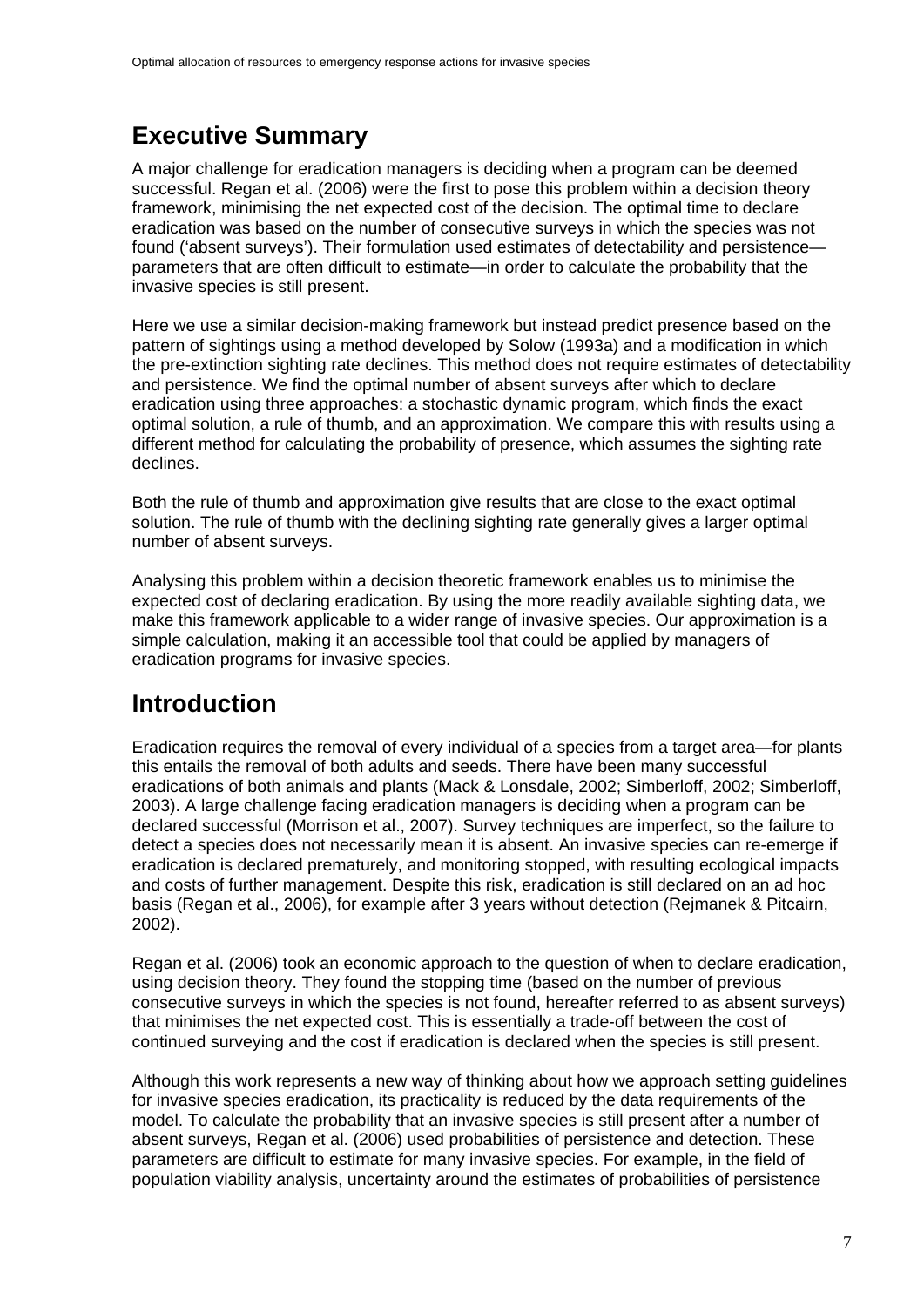can span zero and one (Ludwig, 1999; McCarthy, Burgman & Ferson, 1996). Similarly, methods for estimating detection probabilities usually require labour intensive data (MacKenzie et al., 2002; Tyre et al., 2003; Wintle et al., 2004), and detection probabilities for newly invading species are likely to be very uncertain. Instead of estimating these parameters, we can use the presence-absence sighting record of the species.

There are several methods documented in conservation literature that use a species' sighting record to infer persistence. Solow (1993a) used a presence-absence sighting record, and assumed a constant pre-extinction sighting rate. This essentially assumes the species population level remains constant prior to extinction. Solow (1993b) described a variation of the equation for use in declining populations where the pre-extinction sighting rate declines. Both these methods assumed sightings are independent of one another, and approximately random. Solow & Helser (2000) provided a summary and discussion of these methods. Solow & Roberts (2003) described a nonparametric test, based on the two most recent sightings of the species. All these methods, and variations, are summarised in Solow (2005).

In addition to these, several papers have focused on using sighting records and collection data to identify declining or threatened species. Burgman, Grimson & Ferson (1995) used a discrete form of Solow's equation (Solow, 1993a), extended to account for multiple sightings within one time period. They also explored methods that are sensitive to patterns in sighting data, and use a runs test (Grimson, Aldrich & Wanzer Drane, 1992) to calculate the probability of the longest period for which the species was not observed. McCarthy (1998) used five different methods of identifying declining species from museum records, including Solow's equation, a runs test, a trend analysis, and partial versions of the trend analysis and Solow's equation, which account for variable collection effort. McInerny et al. (2006) commented that Solow's equation may not detect extinction of recently discovered species (those with a short initial sighting period). They modified the equation to remove the influence of the length of this initial sighting period.

Two other studies tested these statistical methods and applied them to real data sets. Burgman et al. (2000) calculated the power of Solow's equation and the runs test by applying them to data generated from a scenario where the 'true' rate of population decline was known. They found both equations had a type 1 error rate (probability of detecting a decline when there is none) of less than or equal to the conventional limit of 0.05. They also applied Solow's equation, the runs test, and the partial Solow equation (McCarthy, 1998) to herbarium data for all Western Australian *Acacia* species. Robbirt, Roberts & Hawkins (2006) used herbarium data for endemic Ecuadorian species of *Guzmania* (Bromeliaceae) to apply five different methods: Solow's equation, the Solow & Roberts equation (Solow & Roberts, 2003), partial versions of Solow's equation and the Solow & Roberts equation, and the sighting rate equation from McInerny et al. (2006). They found a close to significant rank correlation (*p*<0.1) between the partial equations, which account for collection effort, and IUCN red list categories.

We use the Bayesian formulation of the equation from Solow (1993a) to calculate the probability that a weed is still extant, given a presence-absence sighting record. This equation assumes a constant pre-extinction sighting rate. We incorporate this into the decision-making framework of Regan et al. (2006) to determine the optimal number of absent surveys after which eradication should be declared. We first examine the analytical solution of the new equation, and find a simple approximation for when to declare eradication. We then use stochastic dynamic programming to find an exact optimal solution that incorporates the possibility that the weed may be seen in future surveys. We also include a solution assuming the pre-extinction sighting rate declines. We apply these methods to the example of bitterweed (*Helenium amarum*), the same case study used by Regan et al. (2006).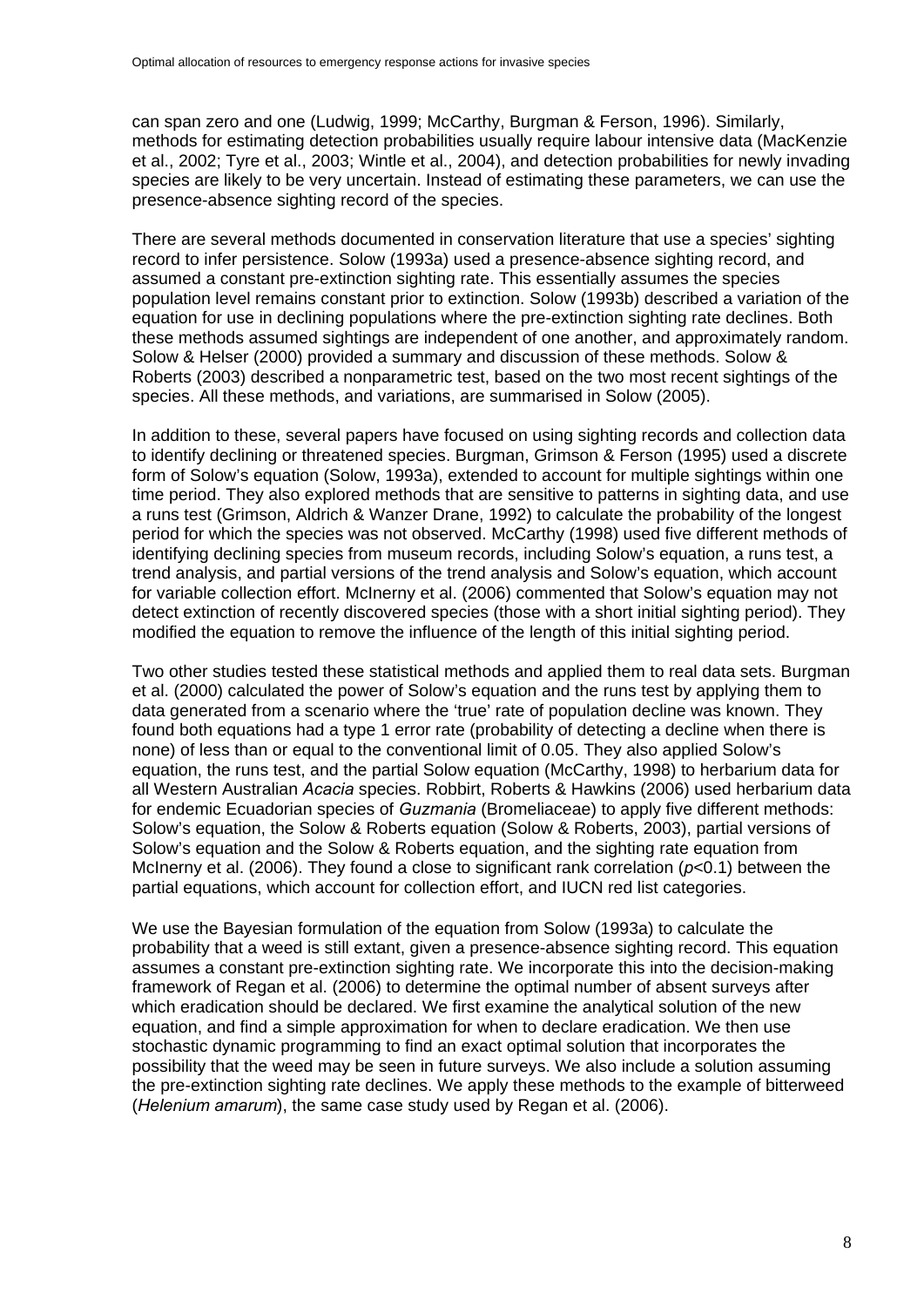### <span id="page-8-0"></span>**Methodology**

We apply the method from Solow (1993a) to cases in which active surveys for a species are conducted. The sighting record is assumed to follow a Poisson process with a constant but unknown pre-extinction sighting rate *m*. We use the number of surveys as a unit for the sighting record. A total of *S* surveys have been performed, and the species has been sighted in *n* of these  $(s_1, s_2,..., s_n)$ . The species has not been seen for the last  $S - s_n$  surveys. These surveys do not occur with reference to time, but they must occur far enough apart as to be independent observations. The probability the species is extant given its sighting record **s** is:

 $p(\text{extant} | \textbf{s}) = (1 + \{(1 - \pi) / [\pi B(\textbf{s})]\})^{-1},$  (1)

where  $\pi$  is the prior probability the species is extant, independent of the sighting record (Solow 1993a).  $B(s)$  is the Bayes factor, the ratio of likelihoods:

$$
B(s) = l(s | \text{extant})/l(s | \text{extinct}) ,
$$

which, is (Solow 1993a):

$$
B(\mathbf{s}) = (n-1)/[(S/s_n)^{n-1} - 1].
$$
 (2)

#### *Rule of thumb*

Regan et al. (2006) outlined a 'rule of thumb' for finding when an invasive species should be declared eradicated. Their framework is based on finding the number of consecutive surveys in which the species is not found after which eradication should be declared. The optimal number of consecutive absent surveys is that which gives the lowest net expected cost (NEC). The NEC of stopping after an absent survey is the cost of surveying, plus the expected cost of escape and damage if the species was present but went undetected (Regan et al., 2006). The net expected cost (NEC) of stopping after *d* absent surveys (where  $d = S - s_n$ ) is:

 $NEC(d) = (d-1)C_{\rm s} + p(d)C_{\rm s}$ 

where  $C_s$  is the cost of one survey,  $C_e$  is the expected cost of escape and damage,  $p(d)$  is the probability that the species is present after *d* absent surveys.

In Regan et al. (2006),  $p(d)$  is given by  $[h(1-q)]^d$ , where *h* is the annual probability the species persists and *q* is the annual probability of detection. Instead, we substituted *p*(*d*) with equation 1 to give:

$$
NEC(d) = (d-1)C_s + C_e/(1 + \{(1-\pi)/[\pi B(s)]\}).
$$
\n(3)

where  $B(s)$  is given by equation 2. The minimum NEC (and thus the optimal value of  $d$ , denoted *d*\*) occurs where the derivative of this equation with respect to *d* is equal to 0, that is:

$$
C_s + \frac{C_e (n-1)^2 (\pi - 1) \pi y^n}{s_n ((1 - \pi) y^n - (1 - n \pi) y)} = 0,
$$
\n(4)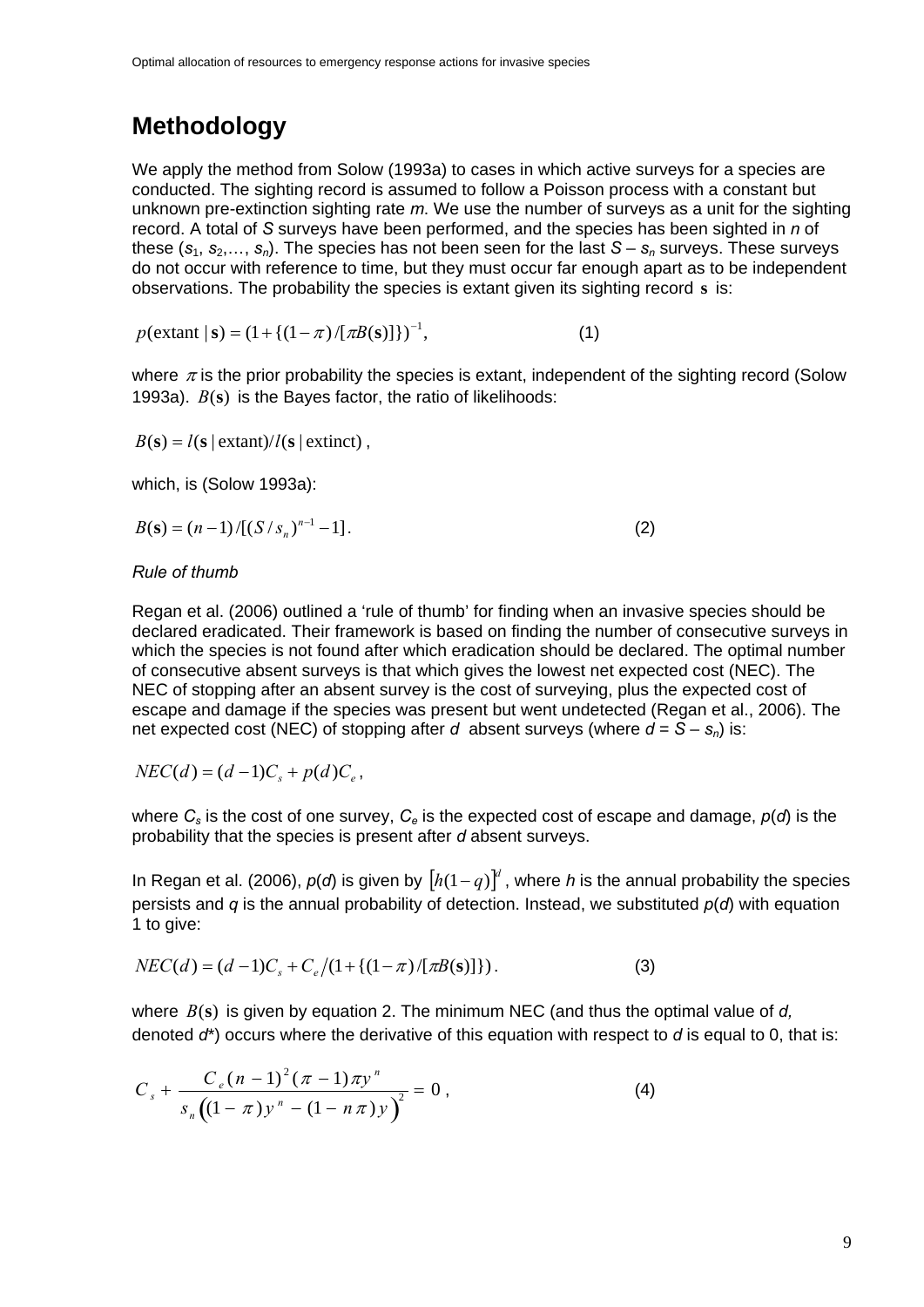where  $y = (s_n + d^*)/s_n$ . We cannot rearrange this equation to give  $d^*$  directly, so instead we find *d*\* numerically by calculating equation 3 for a range of integer values of *d* and identifying the value with the lowest NEC.

#### *Approximation*

We can also derive an approximate direct expression for *d\**. We cannot rearrange equation 4 for  $d^*$ , but we can rearrange it to find the value of the cost ratio *R* (i.e.  $R = C_c/C_e$ ) where the NEC is minimised. We name this value *Rcrit*, a critical value of *R* at which it becomes optimal to stop surveying, i.e. for *R* < *Rcrit* we should keep surveying, while for *R* > *Rcrit* we should stop. *Rcrit* is:

$$
R_{\text{crit}} = \frac{(n-1)^2 (1-\pi) \pi y^n}{s_n [(1-\pi) y^n - (1-n\pi) y]} ,
$$

and its natural log is:

$$
\ln(R_{\text{crit}}) = 2\ln(n-1) + \ln(1-\pi) + \ln(\pi) + n\ln(y) - 2\ln((1-\pi)y^{n} - (1-n\pi)y).
$$

Where *y* is large, ln(*Rcrit*) is approximately linear with respect to ln(*y*). A Taylor series approximation of ln(*Rcrit*) around a large value of *y* gives:

$$
\ln(R_{crit}) \approx 2\ln(n-1) + \ln(\pi) - \ln(1-\pi) - n\ln(y),
$$

which means

$$
R_{\text{crit}} \approx \frac{(n-1)^2 \pi}{s_n (1-\pi) y^n}.
$$

We can then substitute  $y = (s_n + d^*)/s_n$  and rearrange to get the expression:

$$
d^* \approx s_n \left( \frac{(n-1)^2 \pi}{s_n (1-\pi)R} \right)^{\frac{1}{n}} - s_n \,. \tag{5}
$$

This approximation to the rule of thumb can be used to find the approximate optimal value of *d* (not necessarily an integer value), without repeatedly calculating the net expected cost.

#### *Stochastic dynamic programming*

The rule of thumb (equation 3) and its approximation (equation 5) do not include the possibility that the species may be seen in a future survey, incurring further costs of surveying and possible escape and damage. To incorporate these future expected costs, we can use stochastic dynamic programming. Stochastic dynamic programming is an optimisation algorithm that can be applied to any system with a finite number of states, where the dynamics are described by a Markov chain and sequential decisions must be made (Bellman, 1957; Lubow, 1996; Mangel & Clark, 1988). It works backwards over time, finding optimal decisions for each possible management scenario that take into account future expected costs (Bellman, 1957; Lubow, 1996; Mangel & Clark, 1988).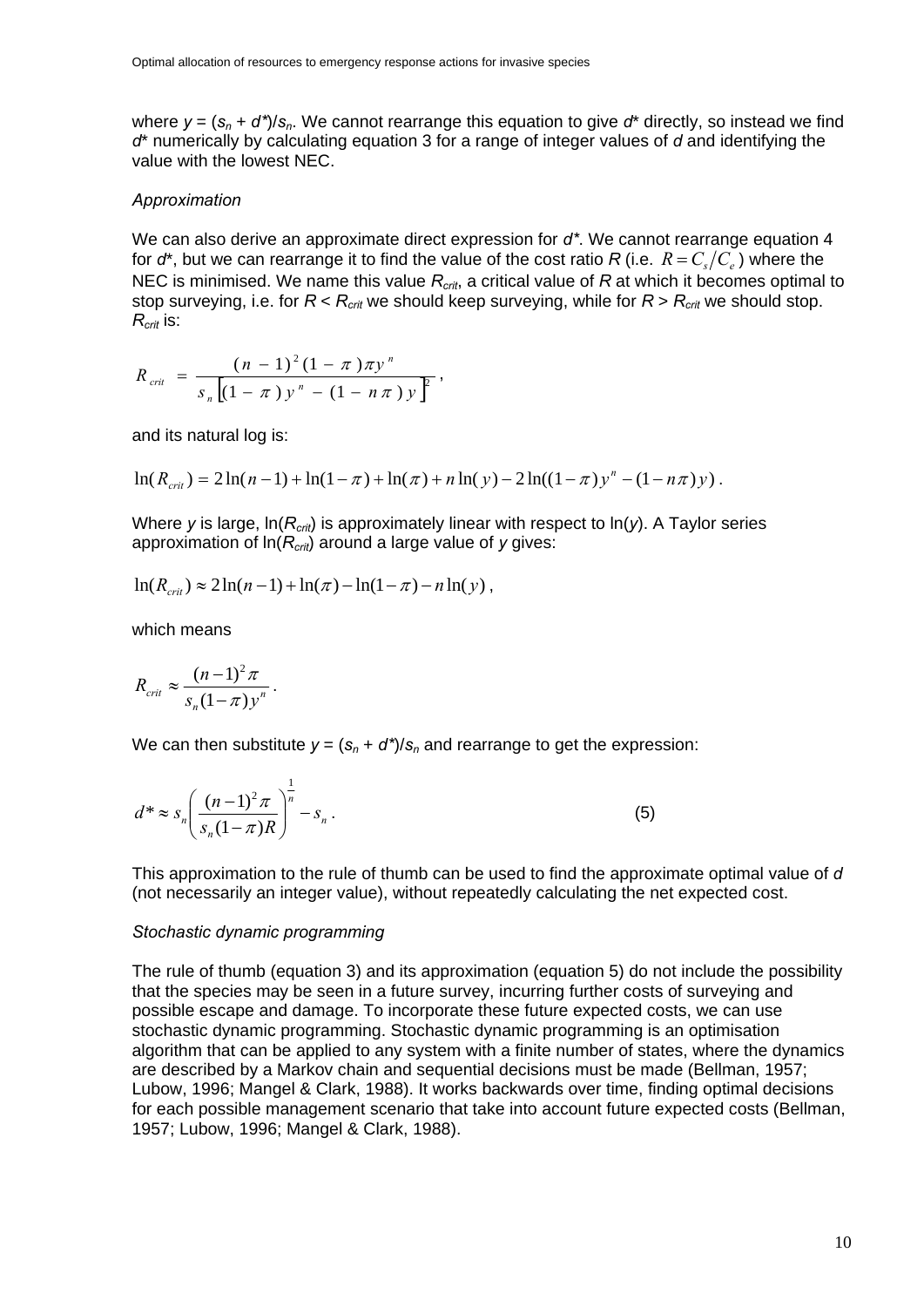The formulation of our stochastic dynamic program (SDP) is similar to that in Regan et al. (2006). In each time step *m* (1 to *M*) there are two possible management decisions: to survey or to stop. The optimal decision is the one with the lowest expected cost. As outlined previously, the species has a sighting record in which it is seen *n* times in *sn* surveys, and then not seen for *d* surveys. The optimal stopping time for particular values of *n* and *sn* is the smallest *d* where the expected cost of stopping is less than the expected cost of surveying. The expected cost of stopping is the probability that the species is extant given its sighting record, multiplied by the expected cost of escape and damage:

 $E_{\text{ston}}(m,d,n,s_n) = p$ (species extant  $|n,s_n,d\rangle C_e$ ,

which substituting equation 1 becomes:

$$
E_{stop}(m,d,n,s_n) = C_e / (1 + \{(1 - \pi) / [\pi B(s)]\}),
$$

where  $B(s)$  is given by equation 2. The expected cost of surveying must encompass two possibilities: the species is detected or not detected. The sighting record can be updated for each case. If the species is detected, the number of sightings *n* becomes *n* + 1, while the most recent sighting  $s_n$  becomes  $s_n$  + d. The number of absent surveys *d* becomes 0. If the species is not detected,  $d$  becomes  $d + 1$ , while  $n$  and  $s_n$  remain constant. The expected cost of surveying is thus:

$$
E_{\text{survey}}(m, d, n, s_n) = C_s + p(\text{extant})p(\text{detected})E_{\text{opt}}(m+1, 0, n+1, s_n + d) +
$$
  
\n
$$
(1 - p(\text{extant})p(\text{detected}))E_{\text{opt}}(m+1, d+1, n, s_n) \qquad (m < M)
$$
  
\n
$$
= C_s \qquad (m = M).
$$

The probability that the species is extant is given by equation 1.  $E_{_{opt}}$  is the expected cost of future optimal decisions, where the optimal decision gives the lowest expected cost:

$$
E_{opt}(m,d,n,s_n) = \min[E_{stop}(m,d,n,s_n), E_{survey}(m,d,n,s_n)].
$$

If the species went extinct immediately after it was last detected in survey  $s_n$ , its probability of detection would be *n*/*sn*. However, if the species was extant but undetected for *k* of the *d* absent surveys, the detectability estimate would be  $n/(s_n + k)$ . The value of *k* could be anywhere between 0 and *d*. We can determine a general probability of detection by weighting the estimates for each possible *k* by the probability that the species was present at survey  $s_n$  + *k*, but then went extinct before  $s_n + k + 1$ :

$$
p(\text{detected} \mid n, s_n, d) = \sum_{k=0}^{d} \left[ \left( \frac{n}{s_n + k} \right) (p(\text{extant} \mid n, s_n, k) - p(\text{extant} \mid n, s_n, k+1)) \right].
$$

The SDP is calculated backwards, so it begins by calculating the expected cost of each decision in the final time step *M*. The optimal decision is the one with the lowest expected cost. It then steps back to the previous time step *M* – 1 to calculate the expected cost of each decision, assuming the optimal action is taken in time step *M*. It continues to step backwards, repeating this process and finding the optimal decision for each time step. The optimal decision for the first time step thus accounts for future possibilities and costs, assuming that all future decisions are optimal. For this reason, we have focused our analysis of SDP results on those from the first time step.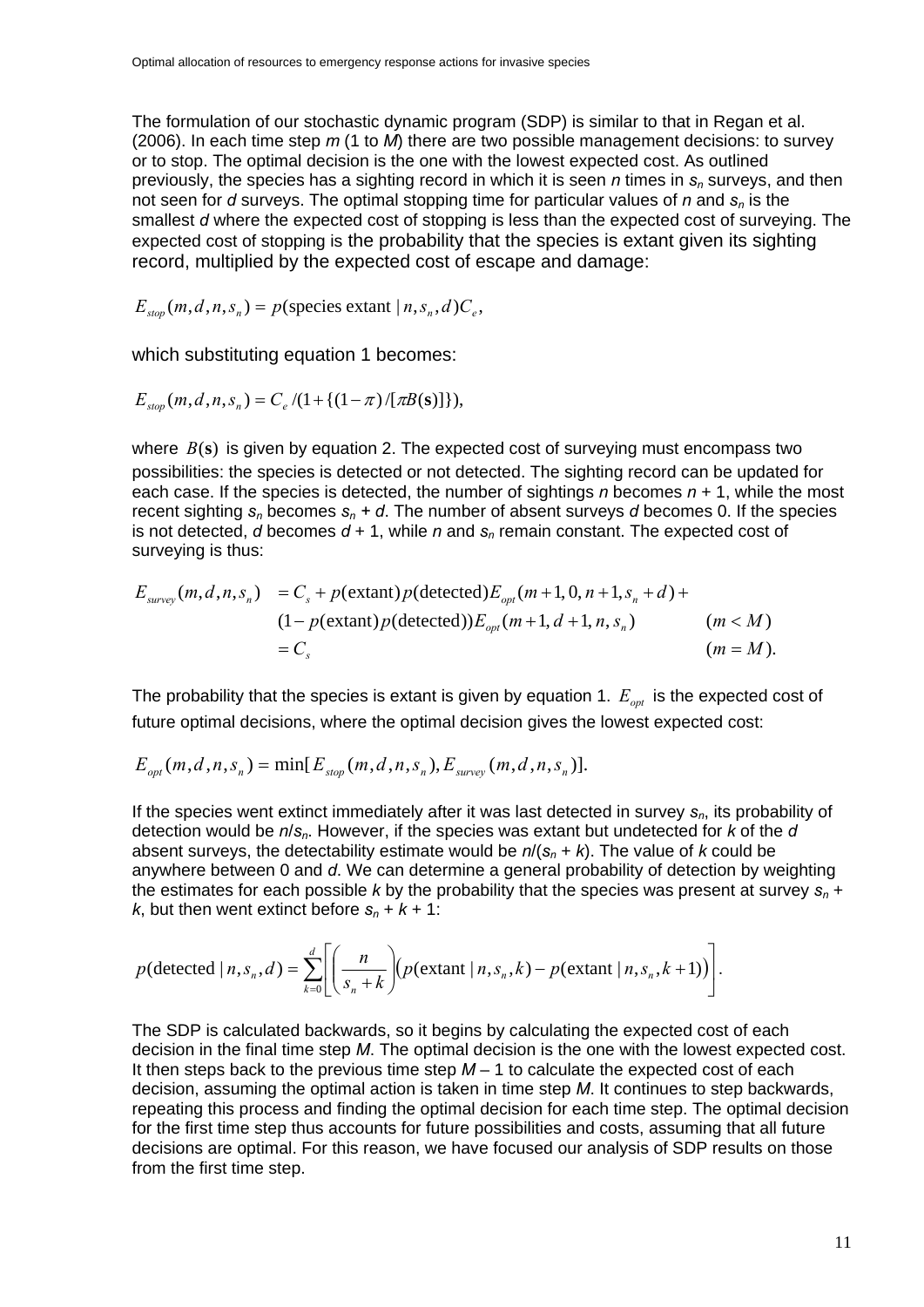#### <span id="page-11-0"></span>*Alternative sighting rate model*

The methods described above assume the sighting record of the species represents a Poisson process, with a constant pre-extinction sighting rate. A plausible alternative model is that the pre-extinction sighting rate  $\lambda$  is not constant, but declines with the number of surveys *s*. We define λ(*s*) as:

$$
\lambda(s) = m s^{-a},\tag{6}
$$

where *m* is a constant, and *a* is a constant between 0 and 1 (where *a* = 0 corresponds to the constant rate case above). We chose a simpler sighting rate function than that investigated by Solow (1993b), to enable us to calculate the Bayes factor. The Bayes factor for this model (integrated over all possible values of *m*) is:

$$
B(\mathbf{s}) = (n(1-a)-1)/[(S/s_n)^{n(1-a)-1}-1].
$$

Details of this calculation are provided in Appendix A. To investigate the optimal decisions under this model, we substituted this Bayes factor into the rule of thumb (equation 3) to calculate the net expected cost of stopping after *d* absent surveys.

#### *Case study*

We apply the method to the eradication of *Helenium amarum* (bitterweed) in Queensland, Australia—the example that was used in Regan et al. (2006). *H. amarum* is toxic to stock, and if ingested causes vomiting, diarrhoea, and production of bitter undrinkable milk. It was first found in Queensland in 1953, and an eradication program began in the same year. After three years of herbicide and manual removal, only isolated patches of plants remained. Between 1988 and 1992 no plants were detected, and the weed was declared eradicated (Tomley & Panetta, 2002). This eradication seemed to have been successful (Regan et al. 2006) but in March 2007 a small infestation of *H. amarum* was discovered at the site of original occupancy, and control activities are currently underway (D. Panetta pers. comm.).

We used the best estimate parameters in Regan et al. (2006) and the raw sighting data of *H. amarum* to parameterise the models. The best estimate for the cost ratio *R* (*C*<sub>s</sub>/*C*<sub>e</sub>) is 0.00282, meaning the cost of escape is 354 times the cost of surveying (Regan et al. 2006). From 1953 until the last sighting in 1987, 169 surveys were conducted  $(s_n = 169)$ , and *H. amarum* was seen in 142 of those surveys (*n* = 142). *H. amarum* was declared eradicated after 9 consecutive absent surveys in the period 1988-1992 ( $d = 9$ ). We used a non-informative prior probability of presence of 0.5. In the SDP we found optimal decisions for twenty consecutive choices (*M* = 20), and we discuss the optimal decisions for the first of these as they incorporate the possible future outcomes of the next 19 choices. For the alternative model of sighting rate, we used WinBUGS software (Spiegelhalter et al., 2003) to fit the declining sighting rate model (equation 6) to the raw sighting data for *H. amarum*. The estimate was  $a \approx 0.1$  when using a uniform prior.

### **Results**

#### *Performance of rule of thumb and approximation*

The exact optimal number of absent surveys before stopping (calculated with the SDP) decreases as the sighting frequency *n*/*sn* increases (Figure S1). For most combinations of *n* and *sn*, the rule of thumb gives results that are within one absent survey of the exact optimal results from the SDP (Figure 1a). Larger differences occur when the sighting frequency is very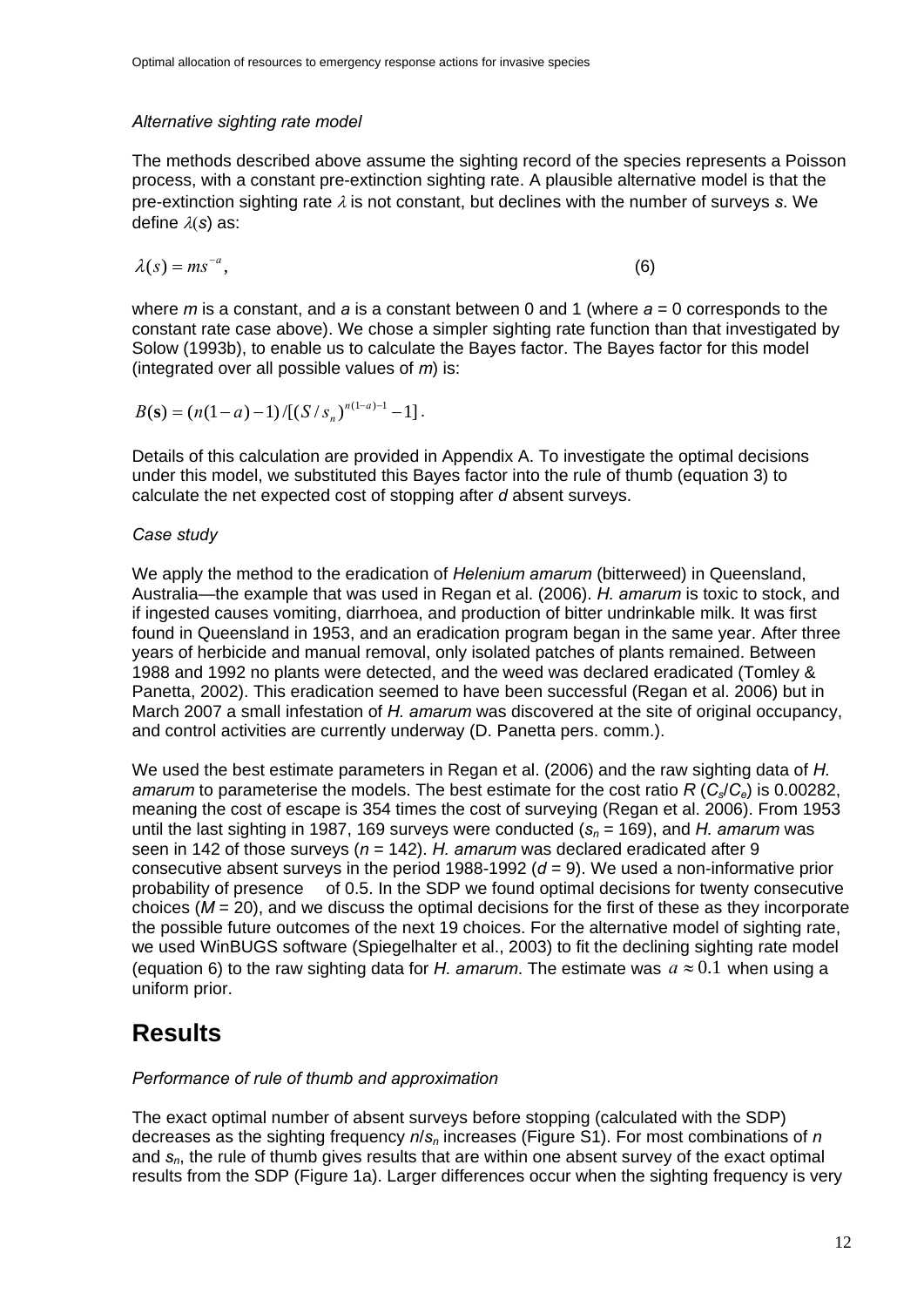low, with the rule of thumb underestimating the exact optimal result. Similarly, the approximation gives results that are within one absent survey of the exact optimal for most combinations of *n* and *s<sub>n</sub>*, and tends to underestimate the optimal result when the sighting frequency is very low (Figure 1b). The approximation also tends to slightly overestimate the optimal result (by up to 3 surveys) when the sighting frequency is moderately low.

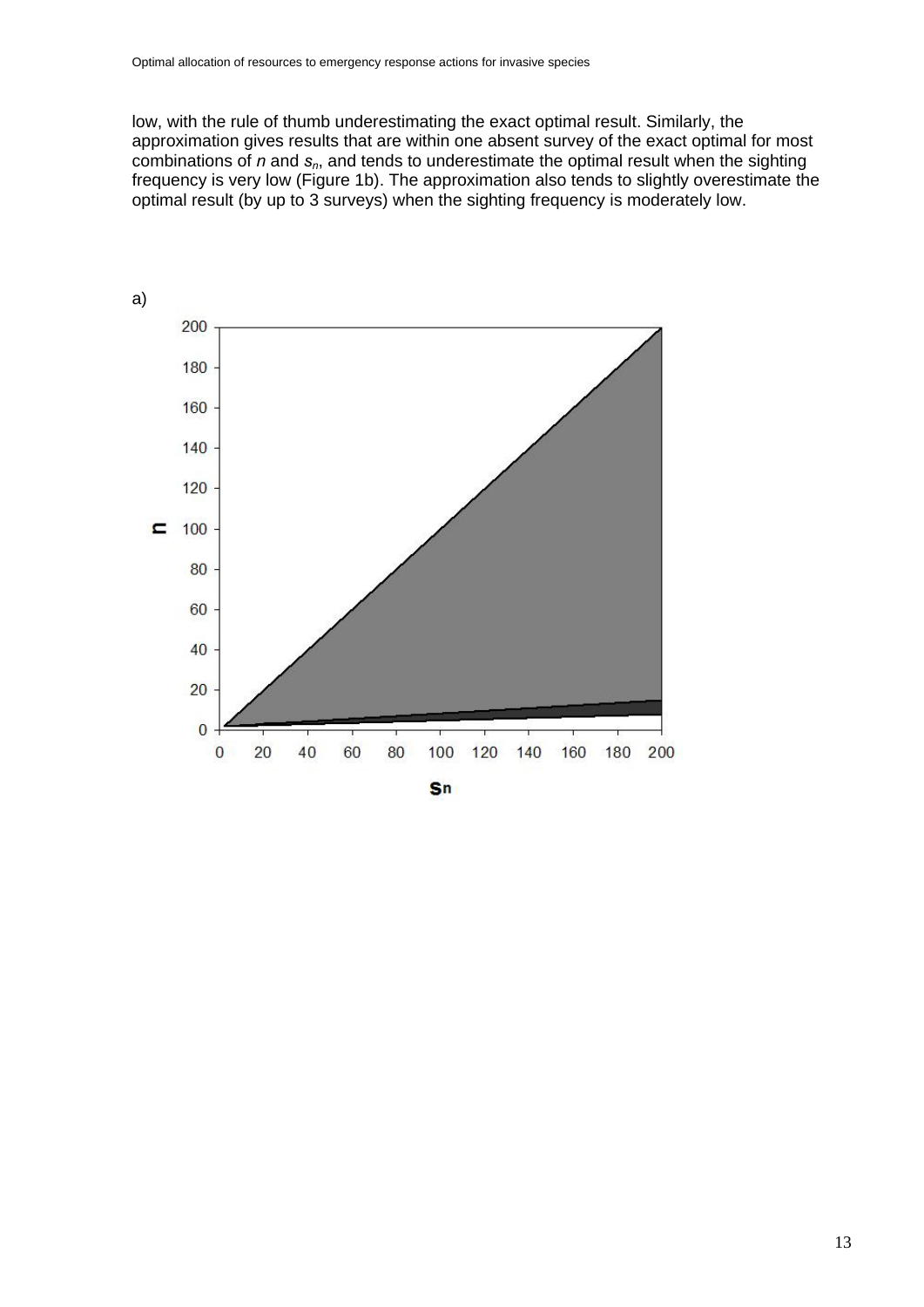

**Figure 1:** Performance of the a) the rule of thumb and b) the approximation as compared to the exact optimal results from the SDP. Mid grey shading indicates combinations of *n* and  $s<sub>n</sub>$  where the result was within one absent survey of the SDP result. Dark grey shading indicates where the optimal result was underestimated by more than one absent survey (up to 134 surveys for both methods), and light grey shading indicates where the optimal result was overestimated (by up to 2.23 surveys).

Using the constant sighting rate model, the rule of thumb, SDP and approximation all give an optimal stopping time of 13 absent surveys (*d*\* = 13) for *H. amarum* (Figure 2: rule of thumb, Figure S2: SDP, approximation  $d^* = 13.15$ ). The SDP finds the optimal decision, to keep surveying or stop, for every possible sighting record (every combination of *n*,  $s_n$  and *d*). If there have been 12 consecutive absent surveys, it is optimal to stop surveying for many combinations of *n* and  $s_n$ , but not for the initial sighting record of *H. amarum* (Figure S2a). After 13 consecutive absent surveys, it is optimal to stop surveying for *H. amarum* (Figure S2b). As the number of absent surveys increases, the number of combinations for which it is optimal to stop surveying increases.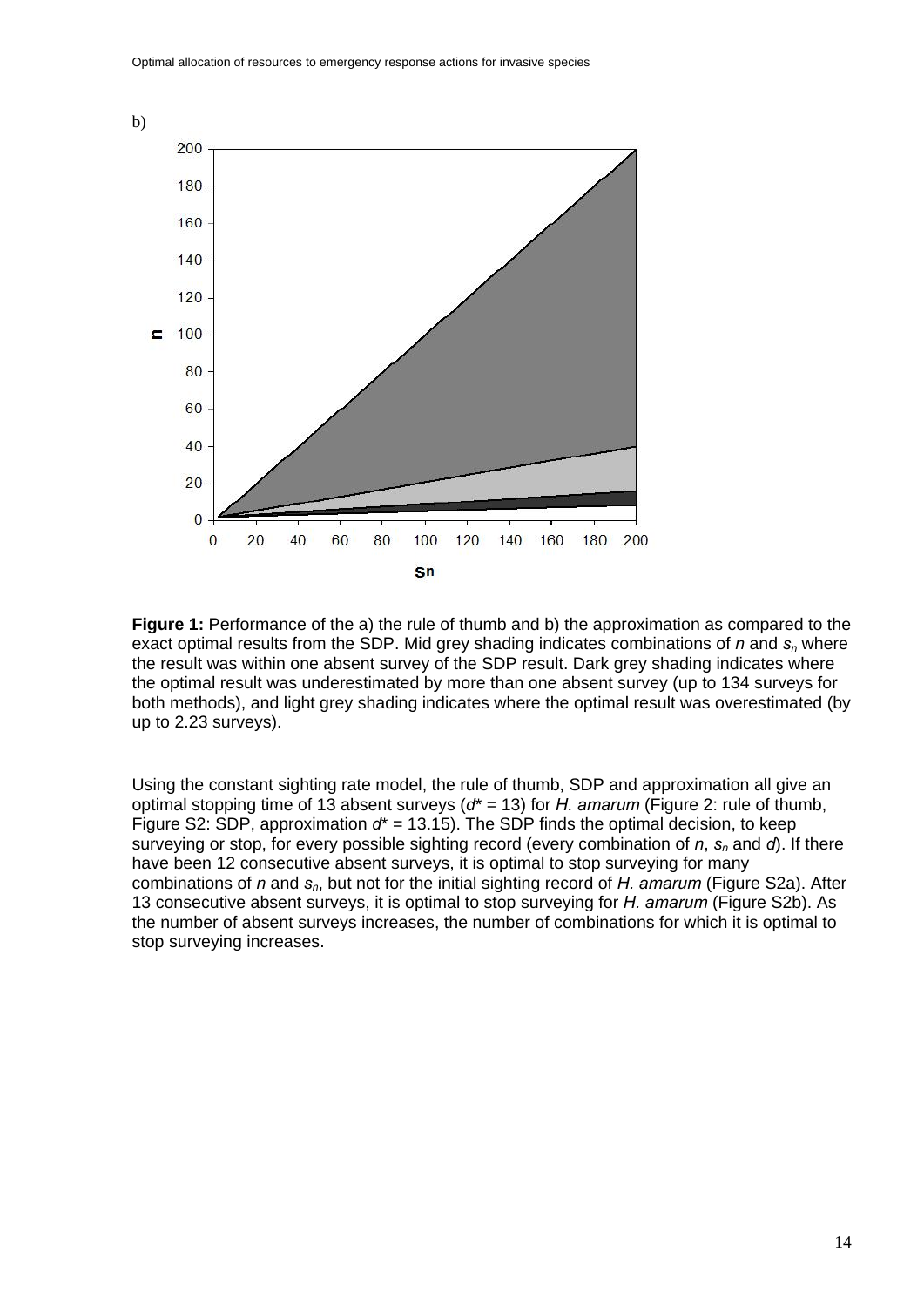

**Figure 2:** The net expected cost (NEC) as a function of the number of absent surveys for *H. amarum*, calculated using the rule of thumb (equation 3). The lowest NEC occurs after 13 years of absent surveys (marked with dotted line), making this the optimal number after which to declare eradication.

#### *Sensitivity of optimal solution*

The results from the SDP are sensitive to the ratio of the cost of surveying to the cost of escape ( $R = C_s/C_e$ ). For a particular combination of *n* and  $s_n$ , decreasing this ratio *R* increases the optimal number of absent surveys. For  $s_n = 200$ , the results for  $R = 1$  and  $R = 0.1$  are the same—stop surveying even if the weed has been seen in the previous survey (*d*\* = 0) (Figure 3). For smaller cost ratios  $(R = 0.01, 0.001, 0.0001)$ , the optimal number of absent surveys decreases as *n* increases (Figure 3). The difference between results for each cost ratio is greater for smaller values of *n* (Figure 3).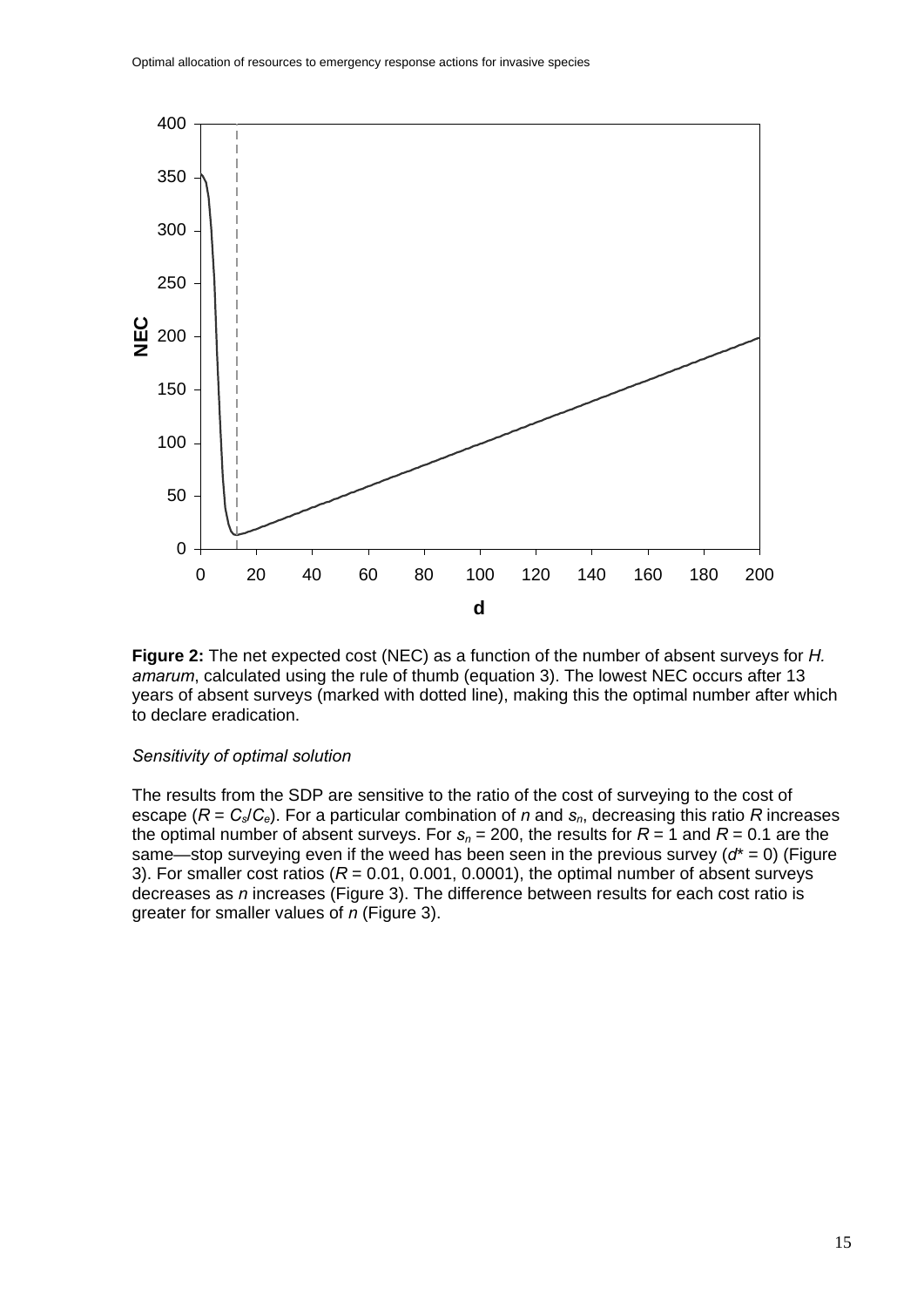

**Figure 3:** SDP results for different values of the cost ratio *R* ( $C_s/C_e$ ), for  $s_n = 200$ . Squares:  $R =$ 1 or 0.1, diamonds:  $R = 0.01$ , crosses:  $R = 0.001$ , circles:  $R = 0.0001$ . The prior probability of presence is kept constant at  $\pi$  = 0.5.

The SDP results are also sensitive to the prior probability of species presence (*π*). Higher values of the prior give a larger optimal number of absent surveys (Figure 4). As with the cost ratio, the difference is larger for small values of *n*. The difference is also greater around the edges of the range for  $\pi$ , that is, when  $\pi$  *is* close to 0 or 1. For example, the difference in results between  $\pi$  = 0.9 and  $\pi$  = 0.9999 is similar to that between  $\pi$  = 0.1 and  $\pi$  = 0.9.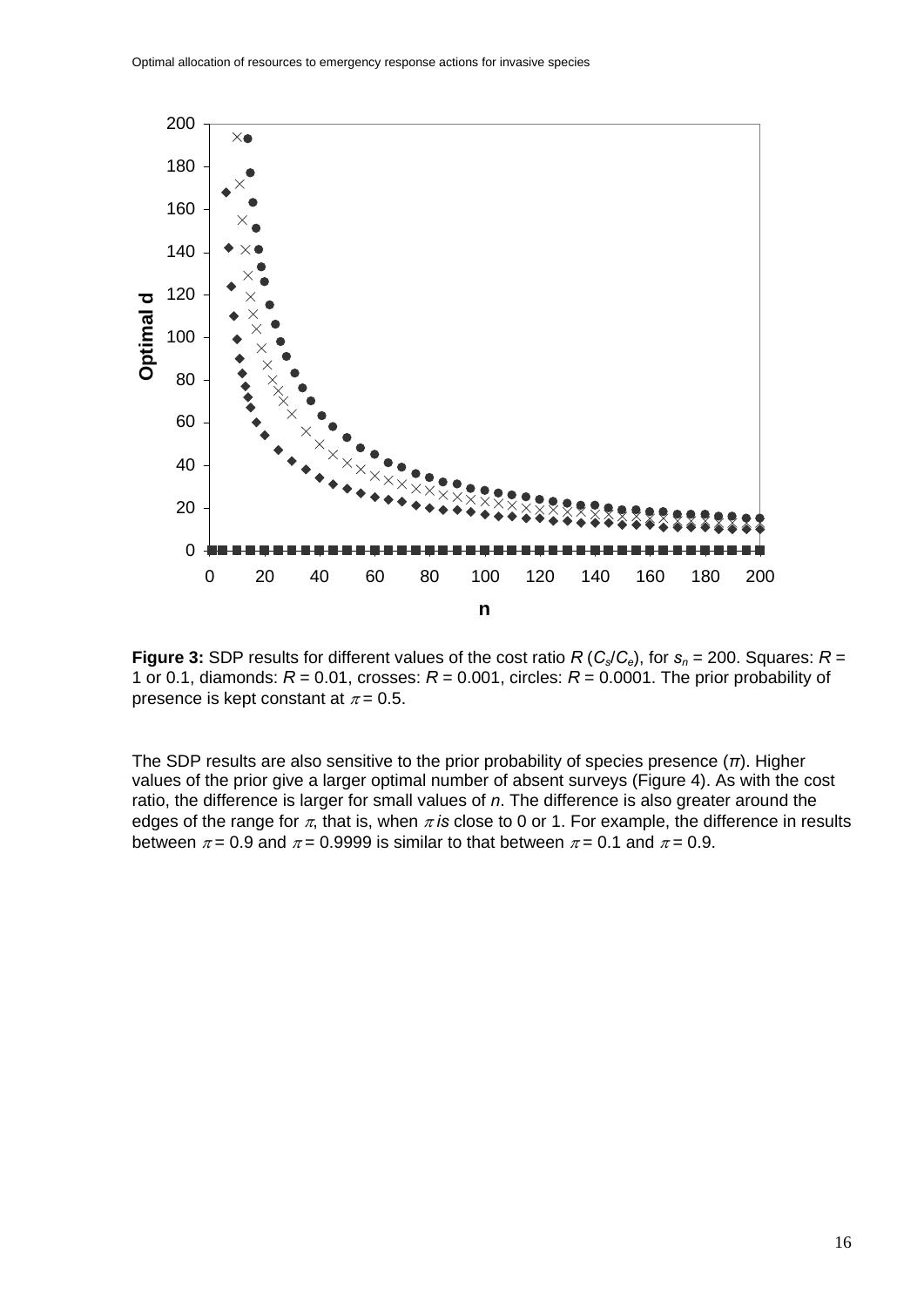

**Figure 4:** SDP results for different values of the prior  $\pi$ ,, for  $s_n = 200$ . Squares:  $\pi$ , = 0.0001, diamonds:  $\pi = 0.1$ , crosses:  $\pi = 0.9$ , circles:  $\pi = 0.9999$ . The cost ratio is kept constant at  $R =$ 0.00282.

#### *Declining sighting rate model*

When using the parameters for *H. amarum* (including *a* = 0.1) the rule of thumb with the declining sighting rate model gave an optimal *d* of 14, as compared with 13 from the original model. For any value of *d*, the declining sighting rate equation gives a higher probability that the species is extant than Solow's equation, although both give much higher probabilities than the methods used in Regan et al. (2006) (Figure 5).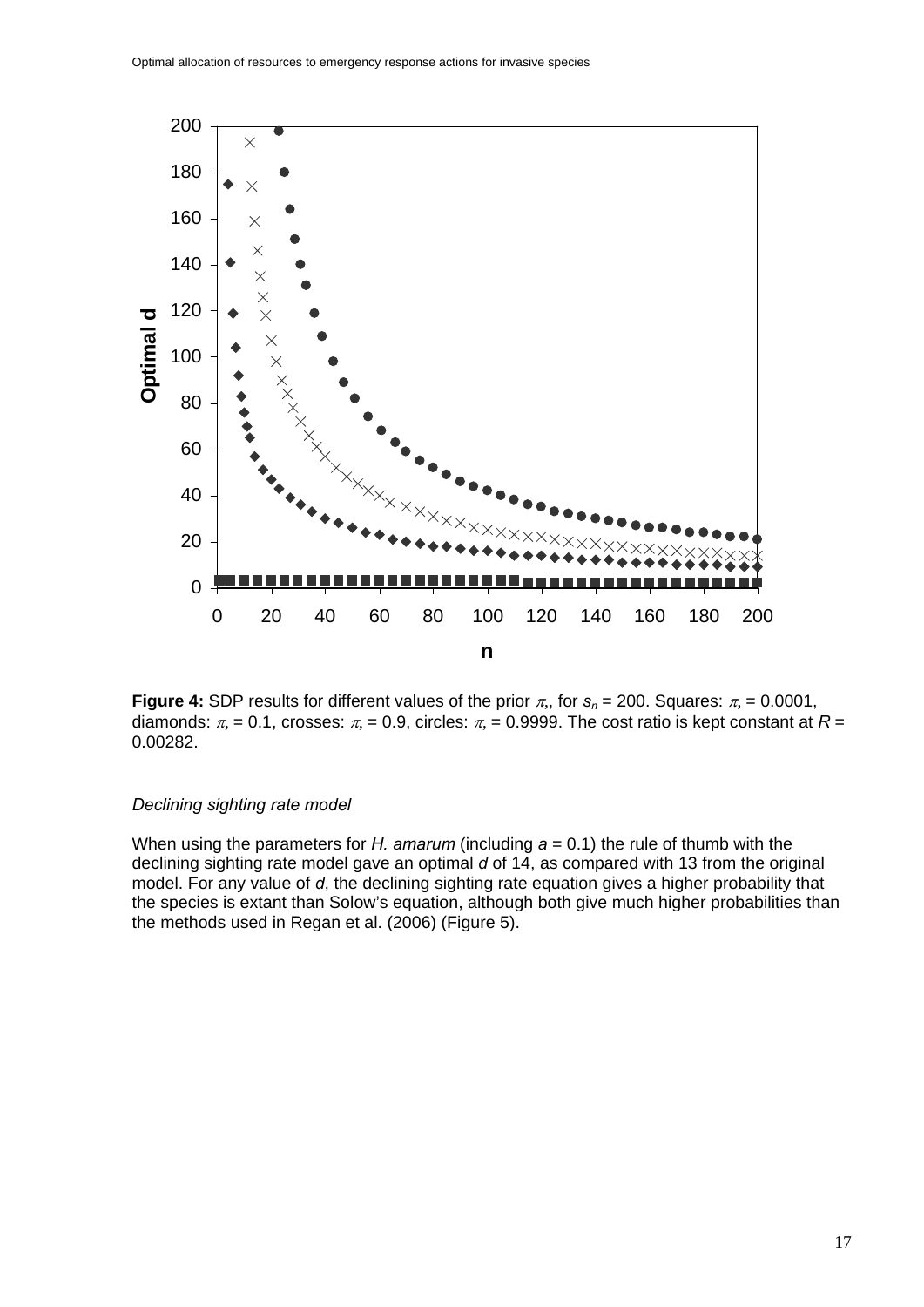

**Figure 5:** The probability that *H. amarum* is extant as a function of the number of consecutive absent surveys (shown up to  $d = 20$ ), calculated with four different methods. The solid grey line is calculated as in the rule of thumb in Regan et al. (2006), and the dotted line is calculated as in the SDP in Regan et al. (2006). Both of these used the best estimate parameters for *H. amarum* described in Regan et al. (2006), and assumed surveys are conducted annually. The solid black line is calculated using Solow's equation, and the dashed line is calculated using the declining sighting rate equation. Both of these used the sighting record for *H. amarum*  $(s_n =$ 169,  $n = 142$ ), and  $\pi = 0.5$  as the prior probability it is extant. The declining sighting rate equation used  $a = 0.1$ .

The parameter *a* in this model represents the magnitude of decline in sighting rate over the original sighting period. When *a* = 0 this model is equivalent to the constant sighting rate model, and it gives the same optimal number of absent surveys (Figure 6). The optimal number of absent surveys then increases as *a* increases, but the increase up to *a* = 0.5 is gradual: when *a* = 0.5, *d*\* = 23.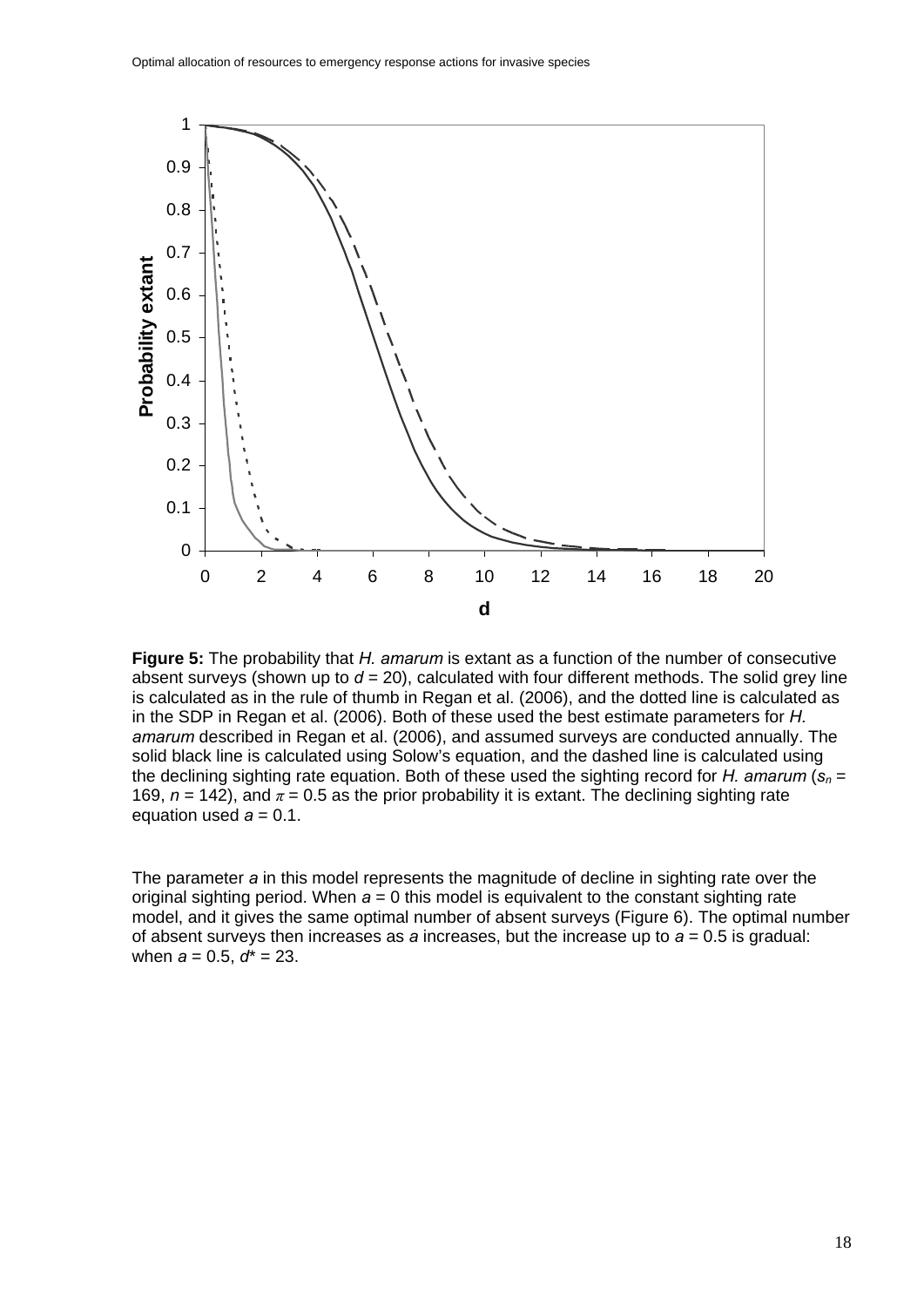<span id="page-18-0"></span>

**Figure 6:** The optimal number of consecutive absent surveys found using the declining sighting rate equation, for different values of parameter *a*. All other parameters values are set for *H. amarum*. When *a* = 0, the declining sighting rate equation is equivalent to Solow's equation.

## **Discussion**

Regan et al. (2006) provided the first decision theoretic method for determining when to declare eradication of an invasive species. We examine alternative methods for calculating the probability an invasive species is extant, for use in their decision making framework. Although our results are not directly comparable with those in Regan et al. (2006) as they are in different units (surveys vs. annual surveys), it is clear that the method used to calculate this probability influences the optimal decision of when to declare eradication. The question is then: which method is more suitable? A benefit of methods that use sighting data is that they are amenable to power analysis through simulation, so their accuracy in different circumstances can be determined (see Burgman et al. 2000). Otherwise, the method used may simply depend on the type of data available. Regan et al.'s (2006) method requires estimates of annual detectability and annual probability of persistence. When these estimates are not available, methods that make use of the raw sighting data may be preferable. However, they instead require an estimate of the prior probability of presence.

The prior probability of presence could be obtained by eliciting probabilities from one or more experts (McCarthy, 2007), or by summarising the success and failure of similar eradication attempts. For example, in a review of goat eradications from islands, Campbell & Donlan (2005) found 120 documented successes and 10 documented failures. In this case the prior probability of an unsuccessful eradication (and thus the prior probability that goats are still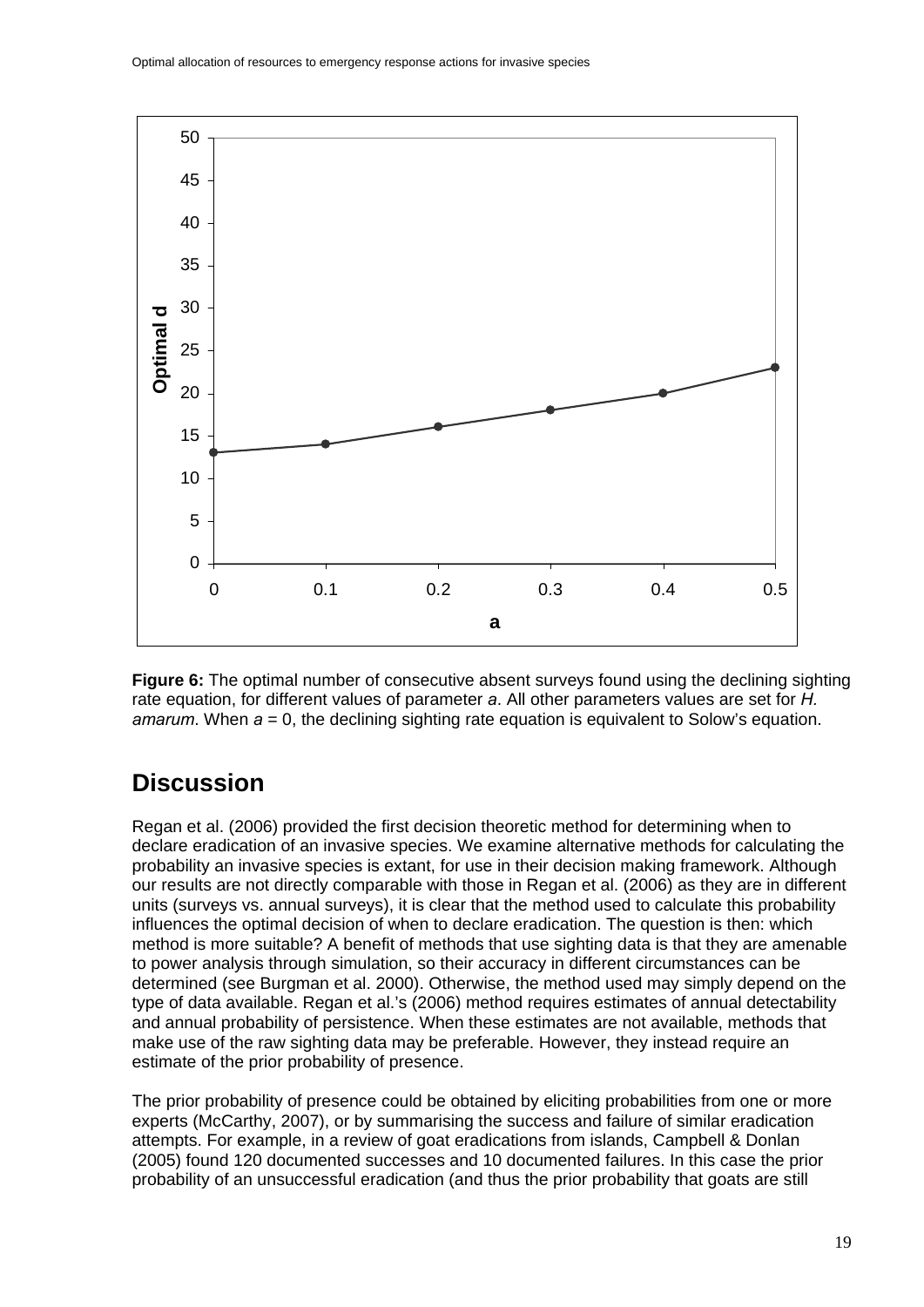present on an island following an eradication attempt) is 0.08. In some cases, probability of eradication can be predicted, a priori, as a function of characteristics of the site or species. For example, Campbell & Donlan (2005) show that eradication of goats from larger islands was less successful than from smaller islands. Similarly, eradication success will be a function of the level of effort. McCarthy & Masters (2005) illustrate this approach for predicting annual survival rates of birds by constructing regression models based on previously published data. A meta-analysis of the eradication literature would provide a means for generating prior probabilities of eradication failure, based on the characteristics of the eradication program.

In the absence of such a meta-analysis, we initially chose a prior of  $= 0.5$  for *H. amarum*, and analysed the results over the entire range of . We found the exact optimal results were sensitive to this prior probability, with sensitivities being more pronounced where the initial sighting frequency was very low. The exact optimal results were also more sensitive to changes in the cost ratio *R* when the sighting frequency was very low. For cryptic species with fewer sightings in the original sighting period, it is important to have reliable estimates of these parameters.

We have explored here three different methods for finding the optimal number of absent surveys before declaring eradication: the SDP, rule of thumb, and an approximation. These three methods trade-off accuracy and accessibility. The SDP calculates the exact optimal result, but the method and the results it produces are both quite difficult to understand and interpret. Computer programming skills are required to conduct the analysis and summarise the results. The rule of thumb is more intuitive, but still requires time and some technical skills to calculate the net expected cost over a range of values of *d* to find the minimum. The approximation is a simple calculation that could be performed quickly with a calculator, making it an accessible tool that could be applied by decision-makers and managers of weed eradication programs. The rule of thumb and approximation perform well when compared with the exact optimal results from the SDP. Accuracy of these methods is only a concern for the most cryptic species where the initial sighting frequency is very low.

As mentioned in the methods section, we have applied Solow's equation to active surveys of species. In Solow (1993a), the pre-extinction sighting rate is constant over time, which is not sensible when surveys are being carried out—it implies the probability of sighting during a survey is the same as the probability of sighting between surveys. We have instead applied Solow's method using the number of surveys as a unit for the sighting record. This means that the sighting rate is constant for each survey, regardless of how much time has passed in between surveys. However, enough time must pass for each survey to be considered an independent observation. If a species has been surveyed at regular time intervals throughout its sighting period then the number of surveys can be used as an index for time.

The interpretation of the sighting record in units of surveys rather than time has little impact when assuming a constant sighting rate. However, care needs to be taken when interpreting results for our declining sighting rate model. The declining sighting rate can be interpreted as modelling a declining population: as the size of the population decreases the probability of sighting an individual declines. However, the sighting rate does not decline over time, but declines with the number of surveys *s*. This might be reasonable if eradication efforts respond to the surveys.

We have provided two different models for the pre-extinction sighting rate: constant and declining. The constant sighting rate model is suitable for very small populations that are relatively stable but subject to rapid extinction (Solow, 1993b). This is a reasonable description of a population where declaring eradication is a possibility. We are focusing on populations that have already been reduced to a very low level, so if they are still declining, they are not likely to be declining at a great rate for any length of time. This was apparent when fitting the declining sighting rate model to our case study of *H. amarum*. If the decline in sighting rate is only slight,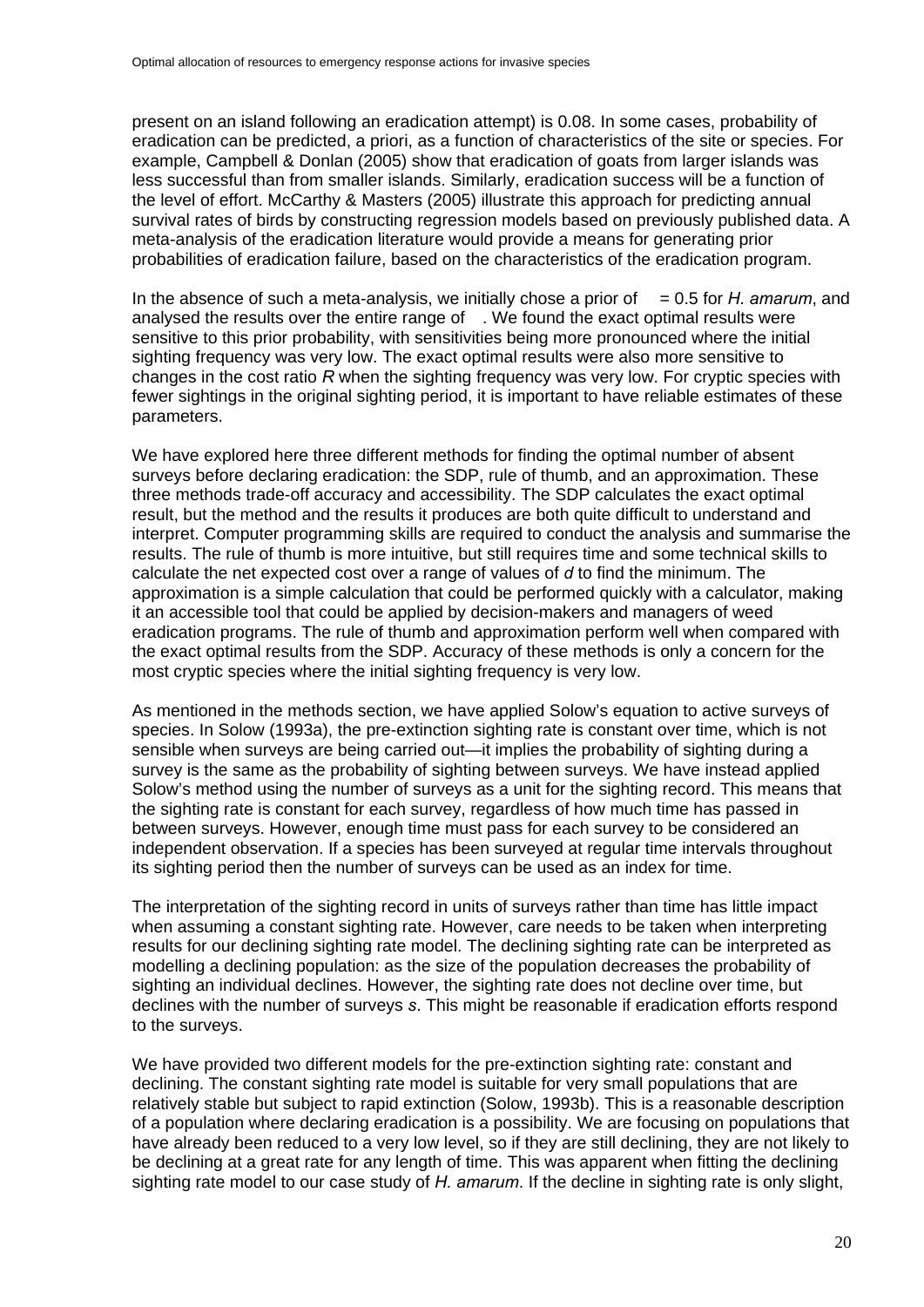our results suggest that the optimal number of absent surveys is not greatly different under the constant sighting rate model. In general, assuming a declining sighting rate increases the optimal number of absent surveys compared with a constant sighting rate.

There are numerous other methods to calculate the probability of presence from sighting data (see Introduction), each with their own assumptions about the sighting record and species population. Within this decision-making framework, we could substitute a number of different methods, depending on the species in question and the type of data available. We are currently examining the range of results that might be achieved given plausible alternative models for how the probability of presence declines with the number of consecutive surveys in which a species is not found. Another way to account for uncertainty as to the most appropriate method of calculating the probability of presence is to find a decision that will deliver a satisfactory outcome and is most robust to uncertainty (Ben-Haim, 2006).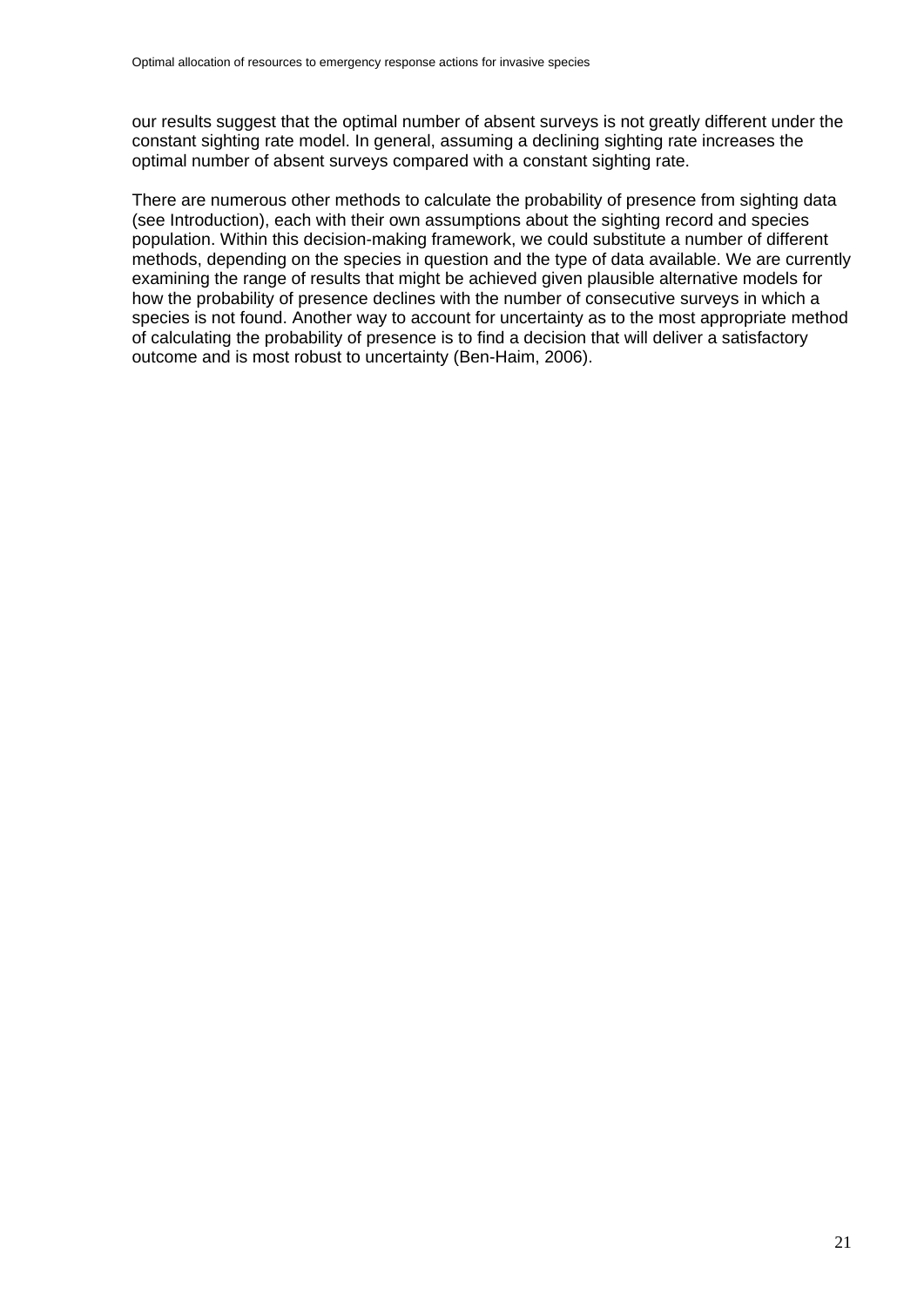### <span id="page-21-0"></span>**References**

Bellman, R.E. (1957) *Dynamic Programming* Princeton University Press, Princeton, NJ, USA.

- Ben-Haim, Y. (2006) *Information-gap Decision Theory: Decisions Under Severe Uncertainty* Academic Press, New York.
- Burgman, M.A., Grimson, R.C. & Ferson, S. (1995) Inferring threat from scientific collections. *Conservation Biology*, **9**(4), 923-28.
- Burgman, M.A., Maslin, B.R., Andrewartha, D., Keatley, M.R., Boek, C. & McCarthy, M.A. (2000). Inferring threat from scientific collections: power tests and an application to Western Australian *Acacia* species. In *Quantitative Methods for Conservation Biology* (eds S. Ferson & M.A. Burgman), pp. 7-26. Springer-Verlag, New York.
- Campbell, K. & Donlan, C.J. (2005) Feral goat eradications on islands. *Conservation Biology*, **19**(5), 1362-74.
- Grimson, R.C., Aldrich, T.E. & Wanzer Drane, J. (1992) Clustering in sparse data and an analysis of Rhabdomyosarcoma incidence. *Statistics in Medicine*, **11**, 761-68.
- Lubow, B.C. (1996) Optimal translocation strategies for enhancing stochastic metapopulation viability. *Ecological Applications*, **6**(4), 1268-80.
- Ludwig, D. (1999) Is it meaningful to estimate a probability of extinction? *Ecology*, **80**(1), 298-310.
- Mack, R.N. & Lonsdale, W.M. (2002). Eradicating invasive plants: hard-won lessons for islands. In *Turning the tide: the eradication of invasive species* (eds C.R. Veitch & M.N. Clout), pp. 164-72. IUCN SSC Invasive Species Specialist Group, IUCN, Gland, Switzerland and Cambridge, UK.
- MacKenzie, D.I., Nichols, J.D., Lachman, G.B., Droege, S., Royle, J.A. & Langtimm, C.A. (2002) Estimating site occupancy rates when detection probabilities are less than one. *Ecology*, **83**(8), 2248-55.
- Mangel, M. & Clark, C.W. (1988) *Dynamic Modeling in Behavioral Ecology* Princeton University Press, Princeton, NJ, USA.
- McCarthy, M.A. (1998) Identifying declining and threatened species with museum data. *Biological Conservation*, **83**(1), 9-17.
- McCarthy, M.A. (2007) *Bayesian Methods for Ecology* Cambridge University Press, Cambridge, UK.
- McCarthy, M.A., Burgman, M.A. & Ferson, S. (1996) Logistic sensitivity and bounds for extinction risks. *Ecological Modelling*, **86**, 297-303.
- McCarthy, M.A. & Masters, P. (2005) Profiting from prior information in Bayesian analyses of ecological data. *Journal of Applied Ecology*, **42**, 1012-19.
- McInerny, G.J., Roberts, D.L., Davy, A.J. & Cribb, P.J. (2006) Significance of sighting rate in inferring extinction and threat. *Conservation Biology*, **20**(2), 562-67.
- Morrison, S.A., Macdonald, N., Walker, K., Lozier, L. & Shaw, M.R. (2007) Facing the dilemma at eradication's end: uncertainty of absence and the Lazarus effect. *Frontiers in Ecology and the Environment*, **5**(5), 271-76.
- Regan, T.J., McCarthy, M.A., Baxter, P.W.J., Panetta, F.D. & Possingham, H.P. (2006) Optimal eradication: when to stop looking for an invasive plant. *Ecology Letters*, **9**, 759-66.
- Rejmanek, M. & Pitcairn, M.J. (2002). When is eradication of exotic pest plants a realistic goal? In *Turning the Tide: The Eradication of Island Invasives* (eds C.R. Veitch & M.N. Clout), pp. 249- 53. IUCN SSC Invasive Species Specialist Group, Gland, Switzerland and Cambridge, UK.
- Robbirt, K.M., Roberts, D.L. & Hawkins, J.A. (2006) Comparing IUCN and probabilistic assessments of threat: do IUCN red list criteria conflate rarity and threat? *Biodiversity and Conservation*, **15**, 1903-12.
- Simberloff, D. (2002). Today Tiritiri Matangi, tomorrow the world! Are we aiming too low in invasives control? In *Turning the Tide: The Eradication of Invasive Species* (eds C.R. Veitch & M.N. Clout), pp. 4-13. Invasive Species Specialist Group of the World Conservation Union (IUCN), Auckland.
- Simberloff, D. (2003) Eradication preventing invasions at the outset. *Weed Science*, **51**, 247-53.
- Solow, A.R. (1993a) Inferring extinction from sighting data. *Ecology*, **74**(3), 962-64.
- Solow, A.R. (1993b) Inferring extinction in a declining population. *Journal of Mathematical Biology*, **32**, 79-82.
- Solow, A.R. (2005) Inferring extinction from a sighting record. *Mathematical Biosciences*, **195**, 47-55.
- Solow, A.R. & Helser, T. (2000). Detecting extinction in sighting data. In *Quantitative Methods for Conservation Biology* (eds S. Ferson & M.A. Burgman), pp. 1-6. Springer-Verlag, New York.
- Solow, A.R. & Roberts, D.L. (2003) A nonparametric test for extinction based on a sighting record. *Ecology*, **84**, 1329.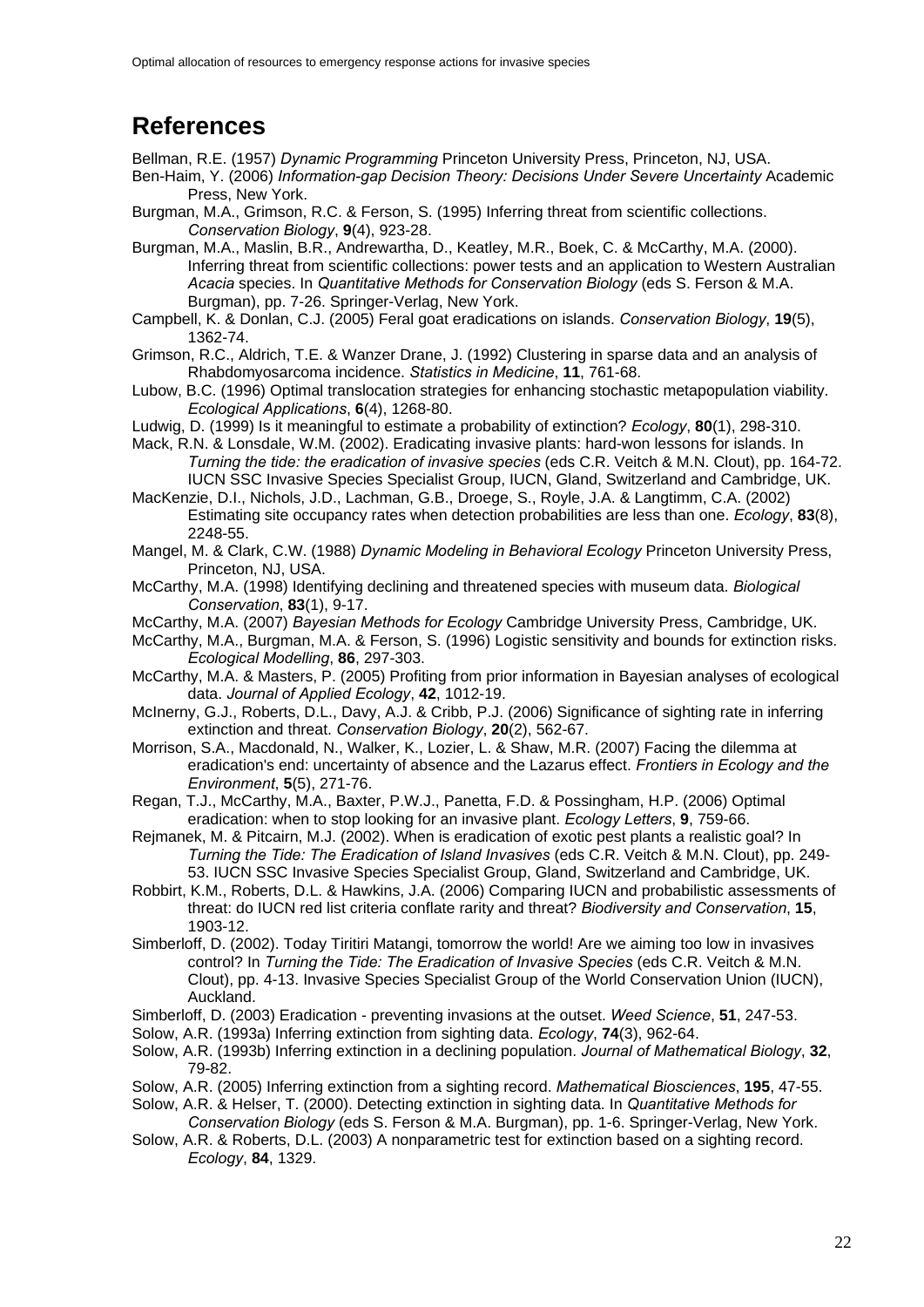- Spiegelhalter, D.J., Thomas, A., Best, N. & Lunn, D. (2003). WinBUGS. In. MRC Biostatistics Unit, Institute of Public Health, Cambridge.
- Tomley, A.J. & Panetta, F.D. (2002). Eradication of the exotic weeds *Helenium amarum* (Rafin) H. L. and *Eupatorium serotinum* Michx. from south-eastern Queensland. In *Proceedings of the 13th Australian Weeds Conference* (eds H.S. Jacob, J. Dodd & J.H. Moore), pp. 293-96. Plant Protection Society of Western Australia, Perth, WA.
- Tyre, A.J., Tenhumberg, B., Field, S.A., Niejalke, D., Parris, K. & Possingham, H. (2003) Improving precision and reducing bias in biological surveys: estimating false-negative error rates. *Ecological Applications*, **13**(6), 1790-801.
- Wintle, B.A., McCarthy, M.A., Parris, K.M. & Burgman, M.A. (2004) Precision and bias of methods for estimating point survey detection probabilities. *Ecological Applications*, **14**(3), 703-12.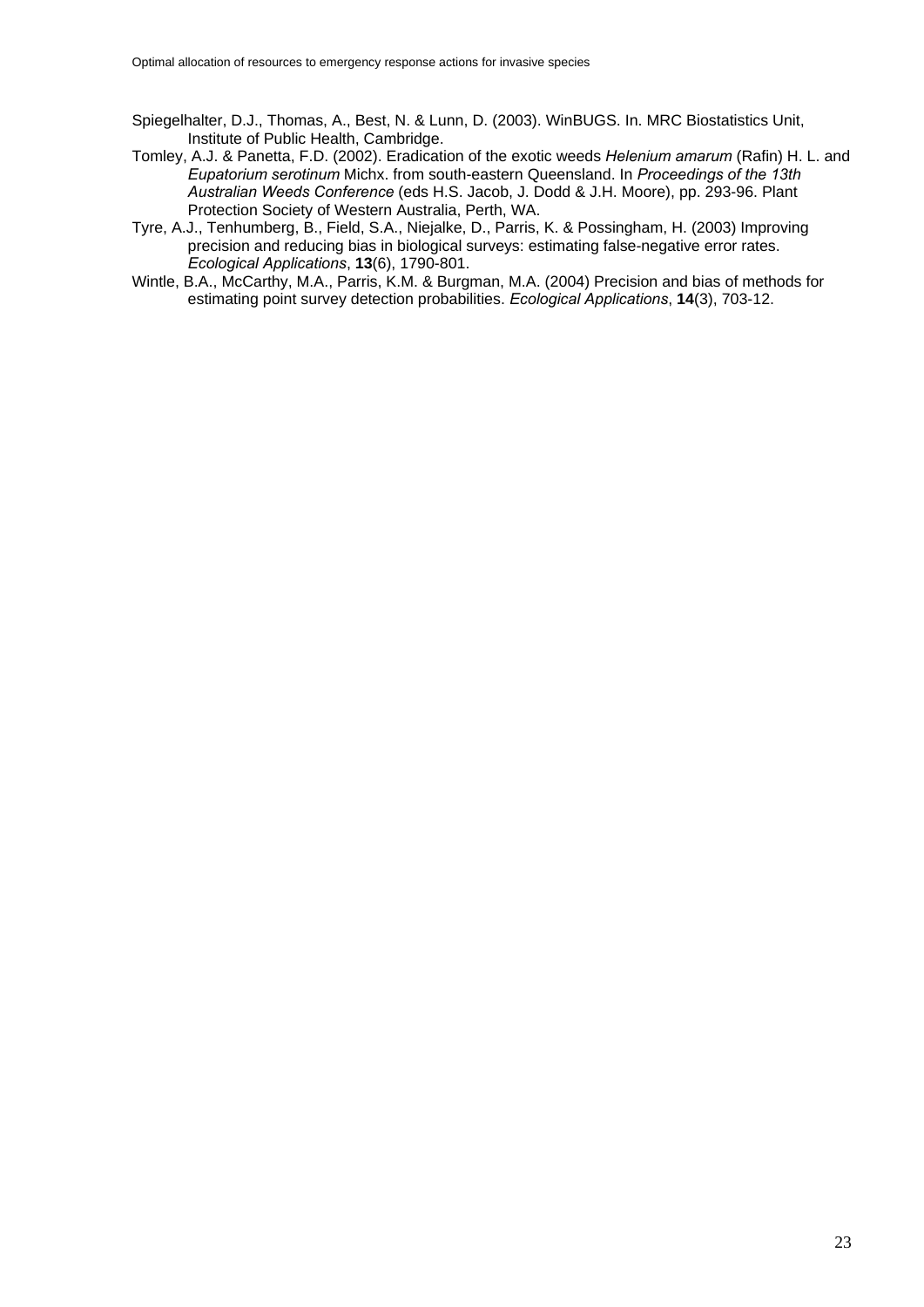## <span id="page-23-0"></span>**Appendix A.** Derivation of Bayes factor for declining sighting rate model

A total of *S* surveys have been performed, and the species has been sighted in *n* of these (**s** = *s*<sub>1</sub>, *s*<sub>2</sub>,…, *s*<sub>n</sub>). We assume this sighting record follows a non-homogenous Poisson process with rate function λ(*s*) (Cox & Lewis, 1966). The sighting rate declines with the number of surveys *s* such that:

$$
\lambda(s) = ms^{-a},
$$

where *m* is a constant, and *a* is a constant between 0 and 1.

We define:

$$
\lambda_{s_1,s_2} = \int_{s_1}^{s_2} \lambda(s) ds
$$
  
= 
$$
\int_{s_1}^{s_2} m s^{-a} ds
$$
,

which solves to

$$
\lambda_{s_1,s_2} = \frac{m}{1-a} (s_2^{1-a} - s_1^{1-a}).
$$

The Bayes factor is the ratio of likelihoods:

$$
B(s) = l(s | \text{extant})/l(s | \text{extinct}).
$$

The likelihood of the sighting record given the species is extant is:

$$
l(\mathbf{s} \mid \text{extant}) = \int_0^\infty l(\mathbf{s} \mid m) dP(m),
$$

where *P*(*m*) is the prior distribution for *m*. We assume *m* has a uniform prior distribution (Solow, 1993), such that:

$$
dP(m) = \frac{1}{m} dm.
$$

For a non-homogenous Poisson process, the likelihood is then: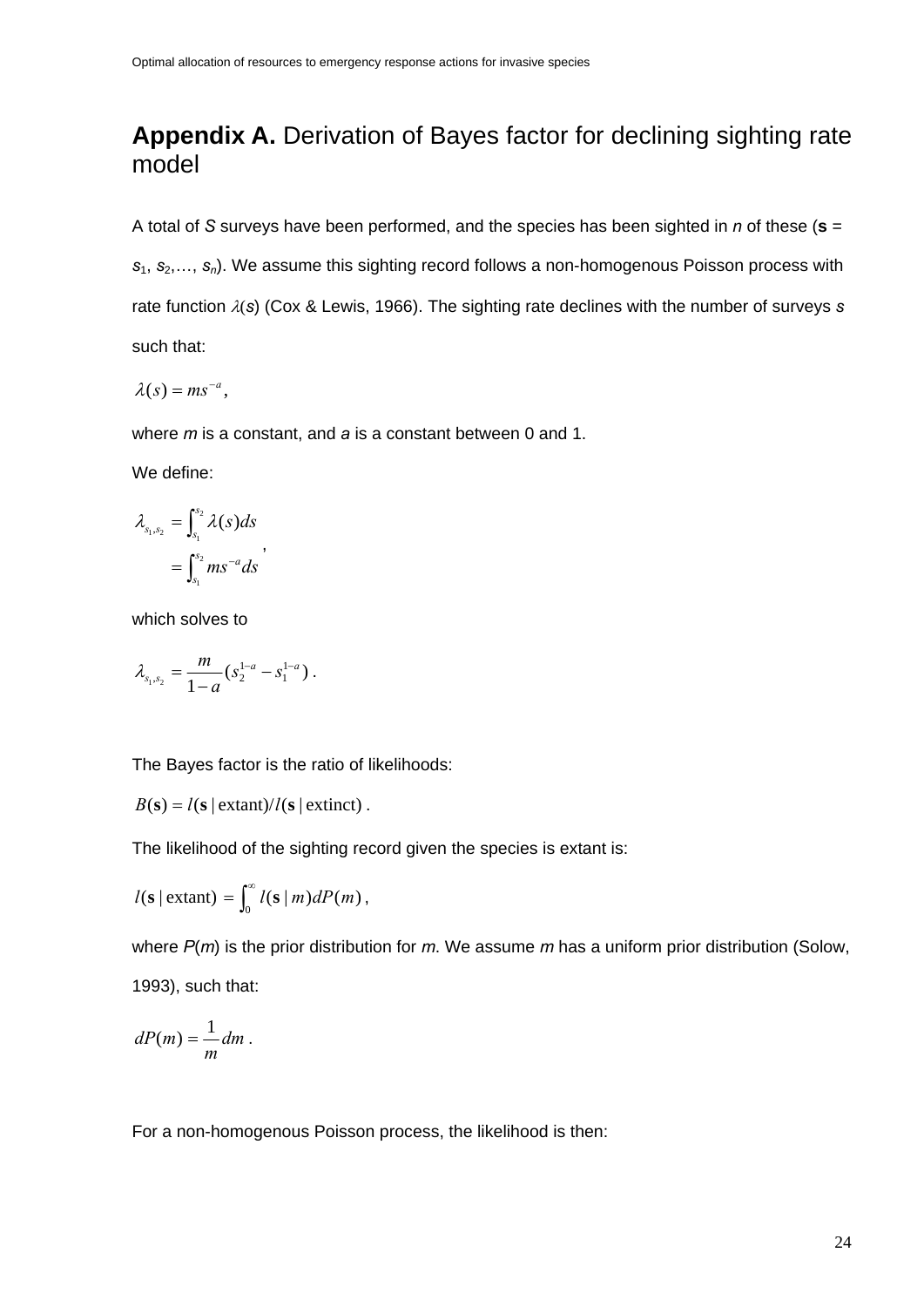$$
l(\mathbf{s} \mid \text{extant}) = \int_0^\infty \prod_{i=1}^n \lambda(s_i) \ e^{-\lambda_{0,s}} \frac{1}{m} \ dm,
$$

which, substituting the expressions for  $(s_i)$  and  $_{0,s}$  becomes:

$$
l(\mathbf{s} \mid \text{extant}) = \int_0^\infty \prod_{i=1}^n m s_i^{-a} e^{\frac{-m s^{1-a}}{1-a}} \frac{1}{m} \, dm
$$

$$
= \prod_{i=1}^n s_i^{-a} \int_0^\infty m^{n-1} e^{\frac{-m s^{1-a}}{1-a}} \, dm.
$$

Integrating this by parts gives:

$$
l(\mathbf{s} \mid \text{extant}) = \prod_{i=1}^{n} s_i^{-a} (n-1)! \left( \frac{s^{1-a}}{1-a} \right)^{-n}
$$

The likelihood of the data given that the species is extinct is:

$$
l(\mathbf{s} \mid \text{extinct}) = \int_{s_n}^{S} l(\mathbf{s} \mid S_e = s_e) dP(s_e),
$$

where  $s_e$  is the survey at which the species went extinct (between  $s_n$  and *S*).  $S_e$  is uniform random variable of which *se* is a realisation. *P*(*se*) is the prior distribution for *se*. We assume that, without knowledge of the sighting data, extinction is equally likely to occur during any survey in the sighting period (Solow, 1993):

$$
dP(s_e) = \frac{1}{S} ds_e.
$$

The function  $I(s \mid S_e = s_e)$  is the likelihood of the sighting record given  $S_e = s_e$ , which is:

$$
l(\mathbf{s} | S_e = s_e) = \int_0^{\infty} \prod_{i=1}^n \lambda(s_i) e^{-\lambda_{0,s_e}} dP(m).
$$

Substituting this into the main likelihood function gives:

$$
l(\mathbf{s} \mid \text{extinct}) = \int_{s_n}^{S} \int_0^{\infty} \prod_{i=1}^n \lambda(s_i) e^{-\lambda_{0,s_e}} dP(m) dP(s_e).
$$

If we then substitute the expressions for  $(s_i)$ ,  $\lambda_{0,s}$ , and the prior distributions for  $s_e$  and  $m$ , this becomes: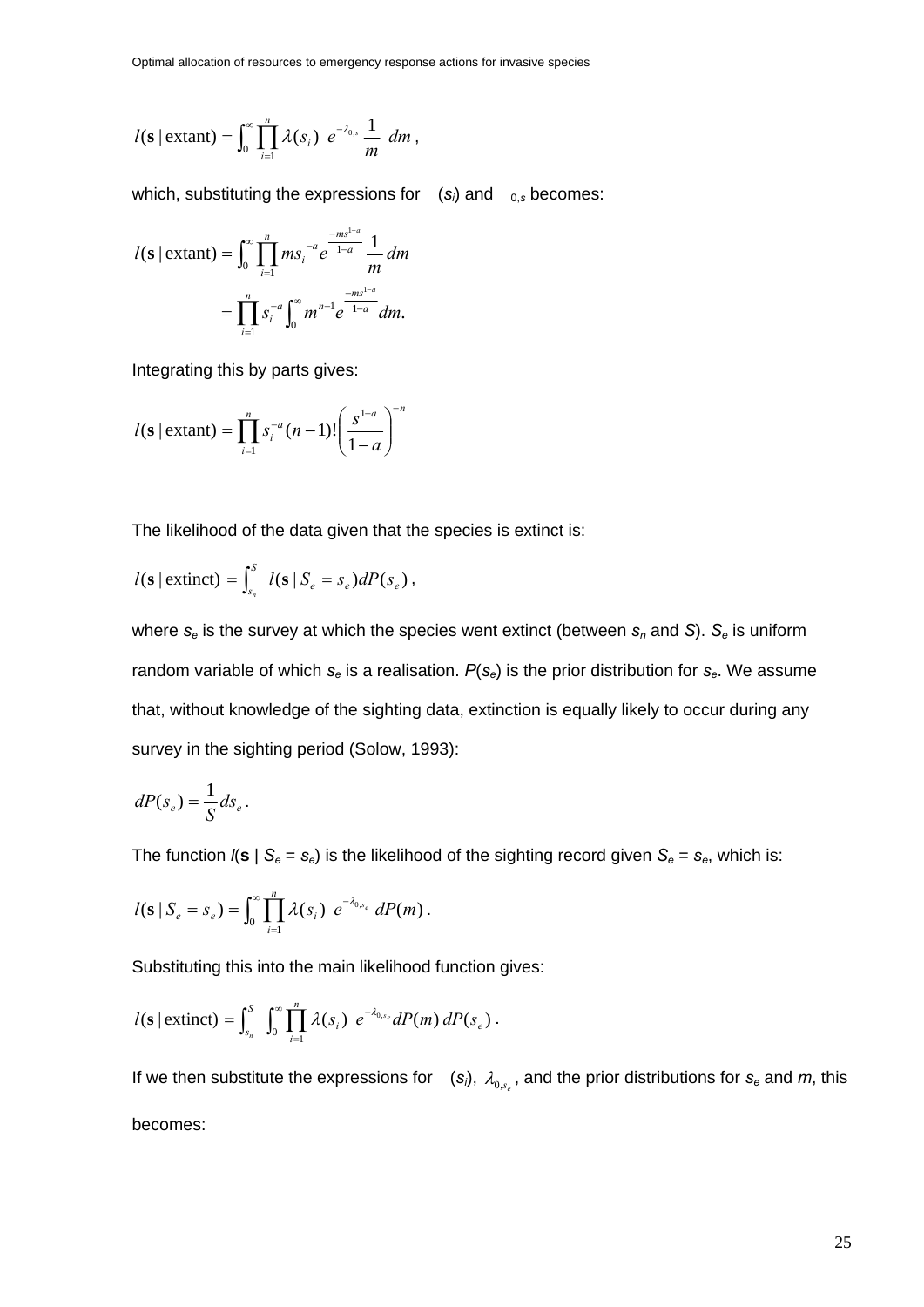$$
l(\mathbf{s} \mid \text{extinct}) = \int_{s_n}^{S} \int_{0}^{\infty} \prod_{i=1}^{n} m s_i^{-a} e^{\frac{-m s_i^{1-a}}{1-a}} \frac{1}{m S} dm ds_e
$$
  

$$
= \int_{s_n}^{S} \prod_{i=1}^{n} s_i^{-a} \frac{1}{S} \int_{0}^{\infty} m^{n-1} e^{\frac{-m s_i^{1-a}}{1-a}} dm ds_e
$$
  

$$
= \prod_{i=1}^{n} s_i^{-a} \frac{1}{S} (n-1)! \int_{s_n}^{S} \left( \frac{s_e^{1-a}}{1-a} \right)^{-n} ds_e
$$
  

$$
= \prod_{i=1}^{n} s_i^{-a} \frac{1}{S} (n-1)! \frac{(1-a)^n}{na-a+1} (S^{na-n+1} - S_n^{na-a+1})
$$

The Bayes factor is then:

$$
B(\mathbf{s}) = \frac{\prod_{i=1}^{n} s_i^{-a} (n-1)! \left( \frac{s^{1-a}}{1-a} \right)^{-n}}{\prod_{i=1}^{n} s_i^{-a} \frac{1}{S} (n-1)! \frac{(1-a)^n}{na-a+1} (S^{na-n+1} - S_n^{na-a+1})},
$$

which simplifies to:

$$
B(\mathbf{s}) = \frac{n(1-a)-1}{\left(S/s_n\right)^{n(1-a)-1}-1}.
$$

This last equation simplifies to the constant sighting rate case for  $a = 0$ .

#### **References**

Cox, D.R. & Lewis, P.A.W. (1966) *The Statistical Analysis of Series of Events* Methuen,

London.

Solow, A.R. (1993) Inferring extinction from sighting data. *Ecology*, **74**(3), 962-64.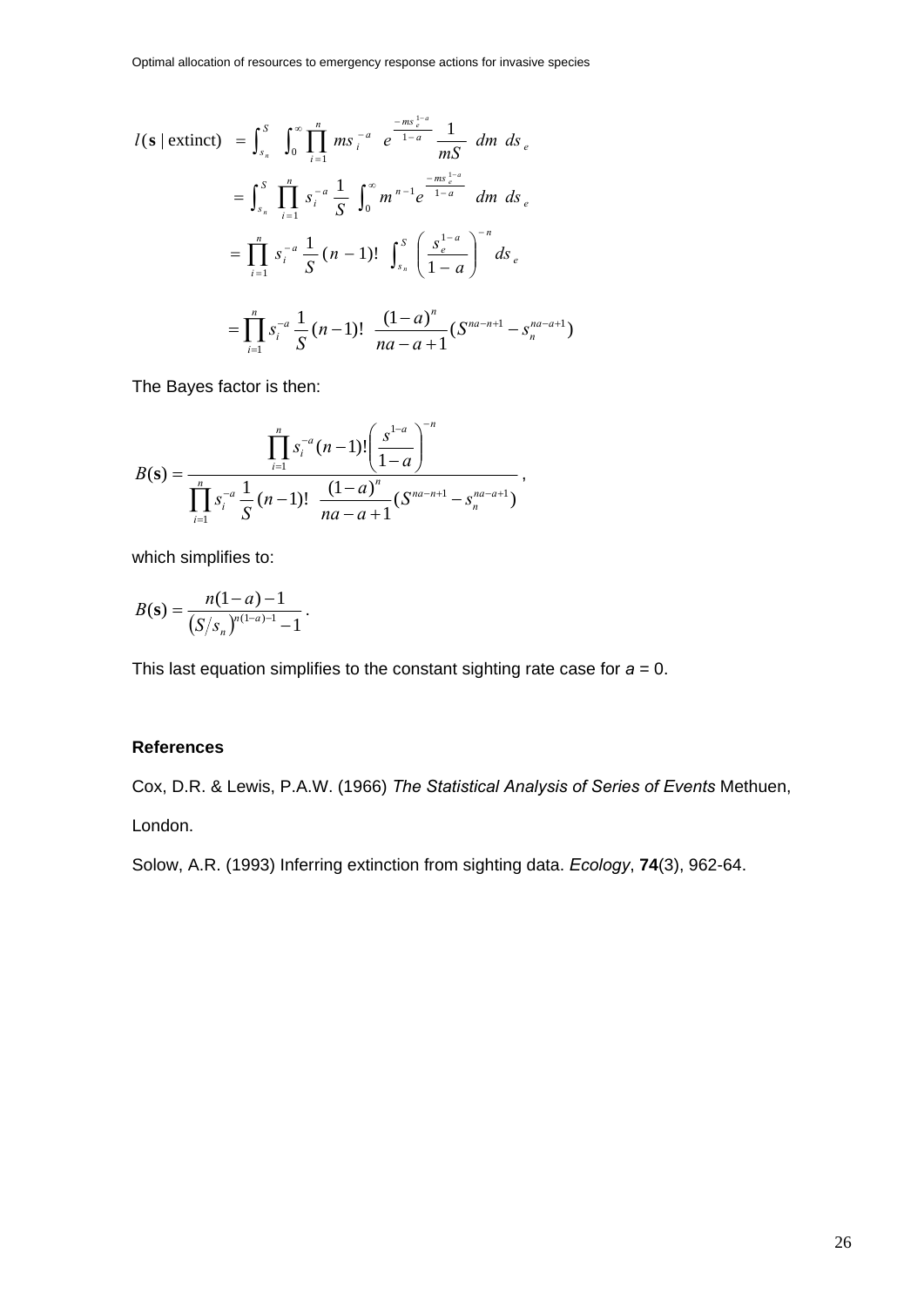<span id="page-26-0"></span>



**Figure S1:** Optimal number of absent surveys before stopping for  $s_n = 200$ , calculated with the SDP.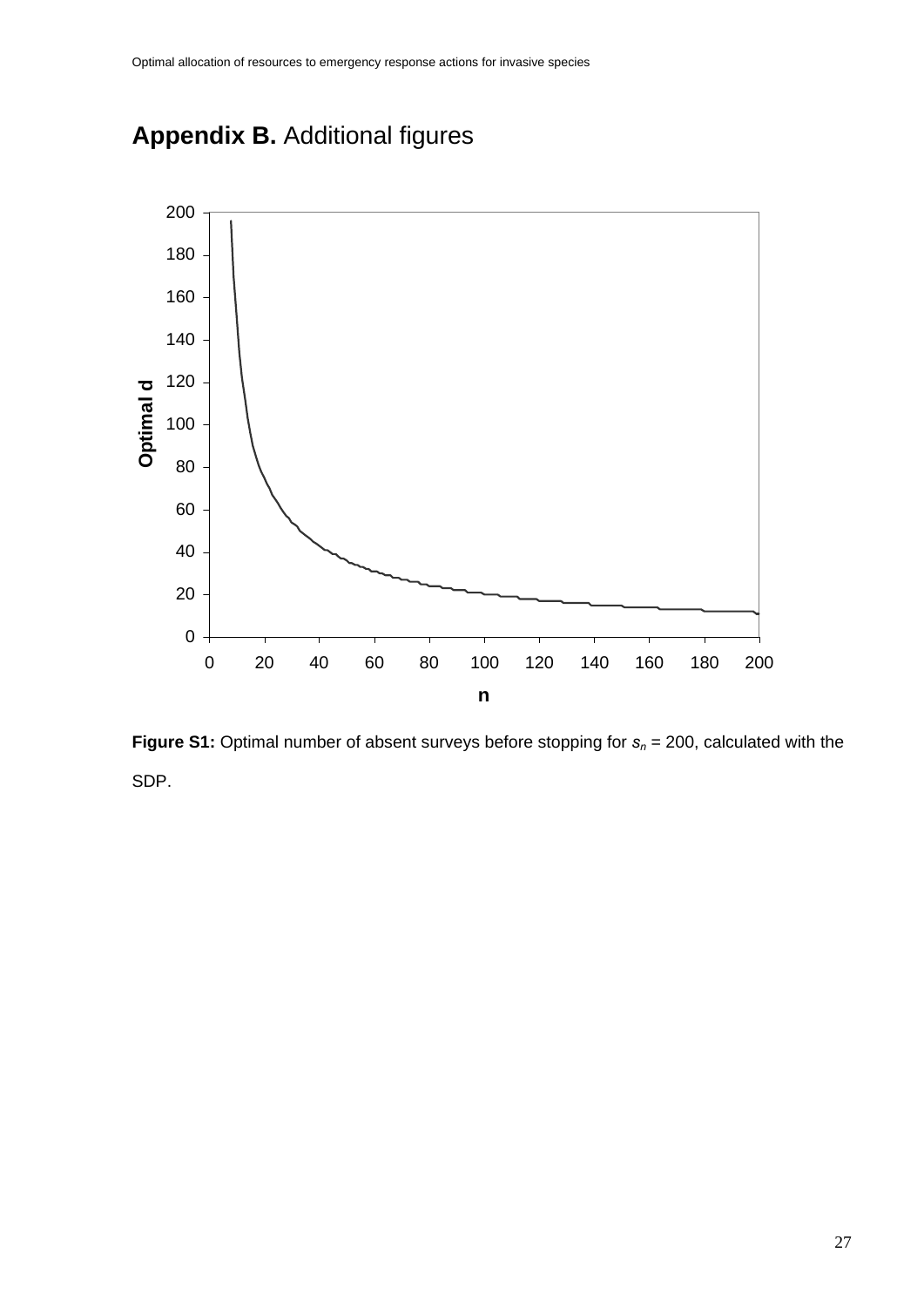